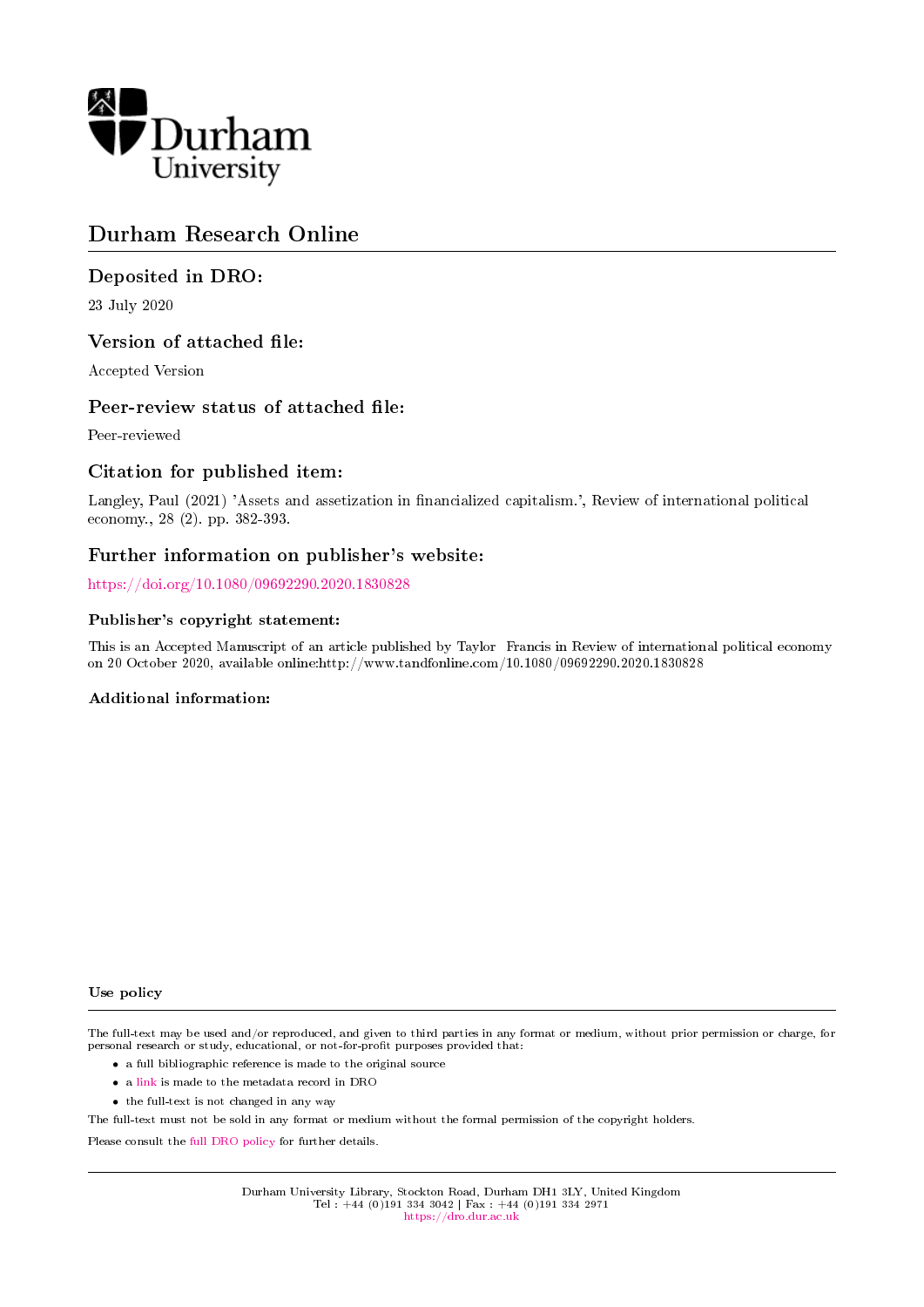Forthcoming, *Review of International Political Economy*, Special Issue: Blind spots in International Political Economy Accepted for publication, July 2020

## **Assets and assetization in financialized capitalism**

Paul Langley Professor of Economic Geography Department of Geography Durham University Durham DH1 3LE United Kingdom

paul.langley@durham.ac.uk

## **Acknowledgements**

It was a privilege to contribute to the Blind Spots in International Political Economy workshop at Sheffield Political Economy Research Institute (SPERI), co-hosted by *Review of International Political Economy* & *New Political Economy*, in March 2019. I would like to thank Genevieve LeBaron, Daniel Mügge, Jacqueline Best and Colin Hay for their invitation to participate and their subsequent editorial work. I would also like to thank all workshop participants and three anonymous reviewers for their constructive engagement with earlier versions of this paper.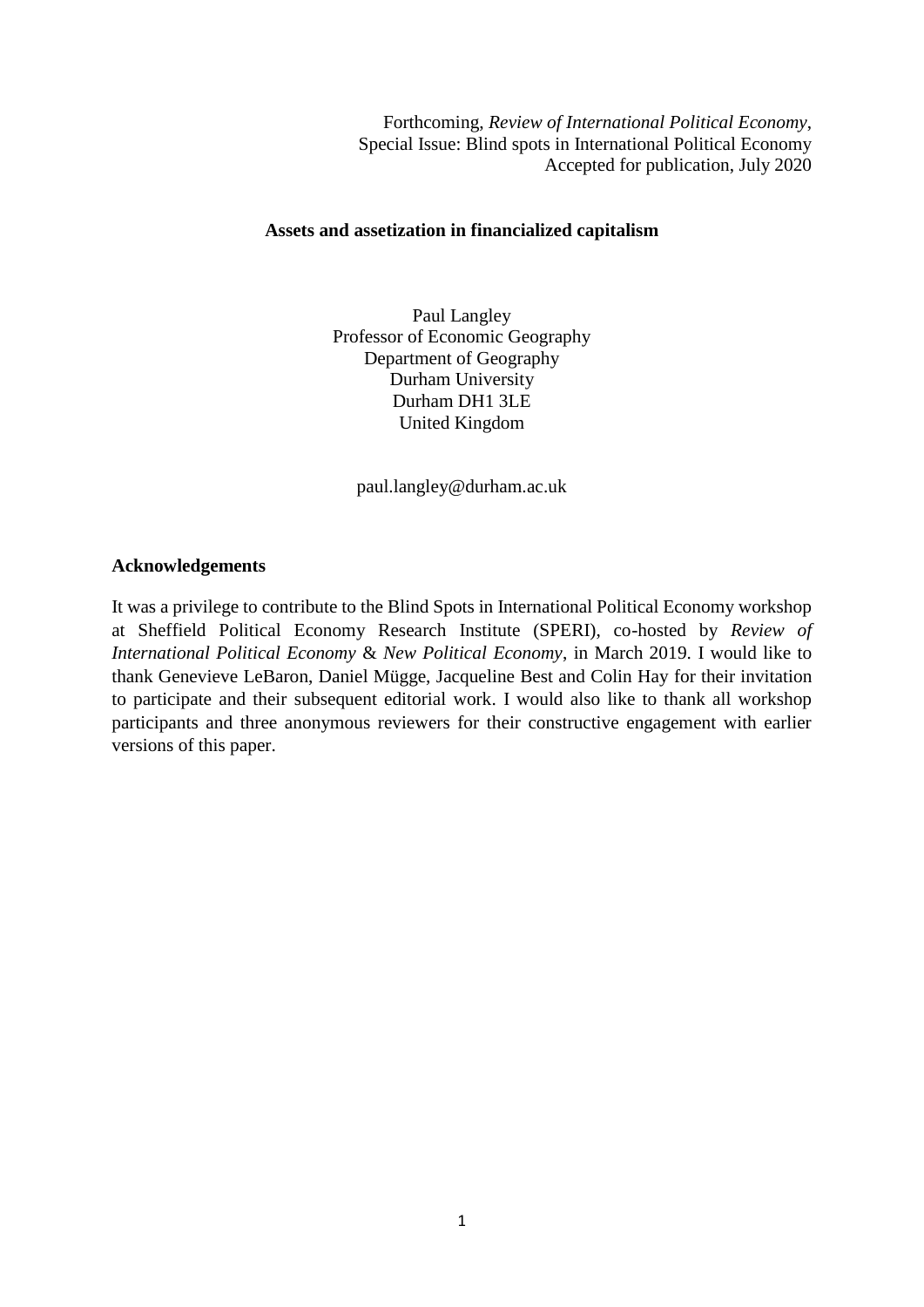#### **Assets and assetization in financialized capitalism**

### **Abstract**

In the wake of the global financial crisis of 2007-09, political economists have typically identified and interrogated speculative logics and credit-debt relations as the markers of financialized capitalism. This paper argues that assets, and the contingent processes which turn all manner of things into assets (i.e. 'assetization'), can also be usefully foregrounded to understand the character and movement of financialized capitalism in the contemporary conjuncture, particularly in its Anglo-American heartlands. Centred on assets and assetization, research is refocused on the constitution of political economies of rent and investment, especially as the frontiers of financialized capitalism are extended to further incorporate nature and society. Research into financialized capitalism is also connected more explicitly to wider political debates over intensified inequalities, as the production and distribution of assets is key to wealth disparities and shapes fundamental stratifications across society.

**Key words:** assets; assetization; financialization; rent; investment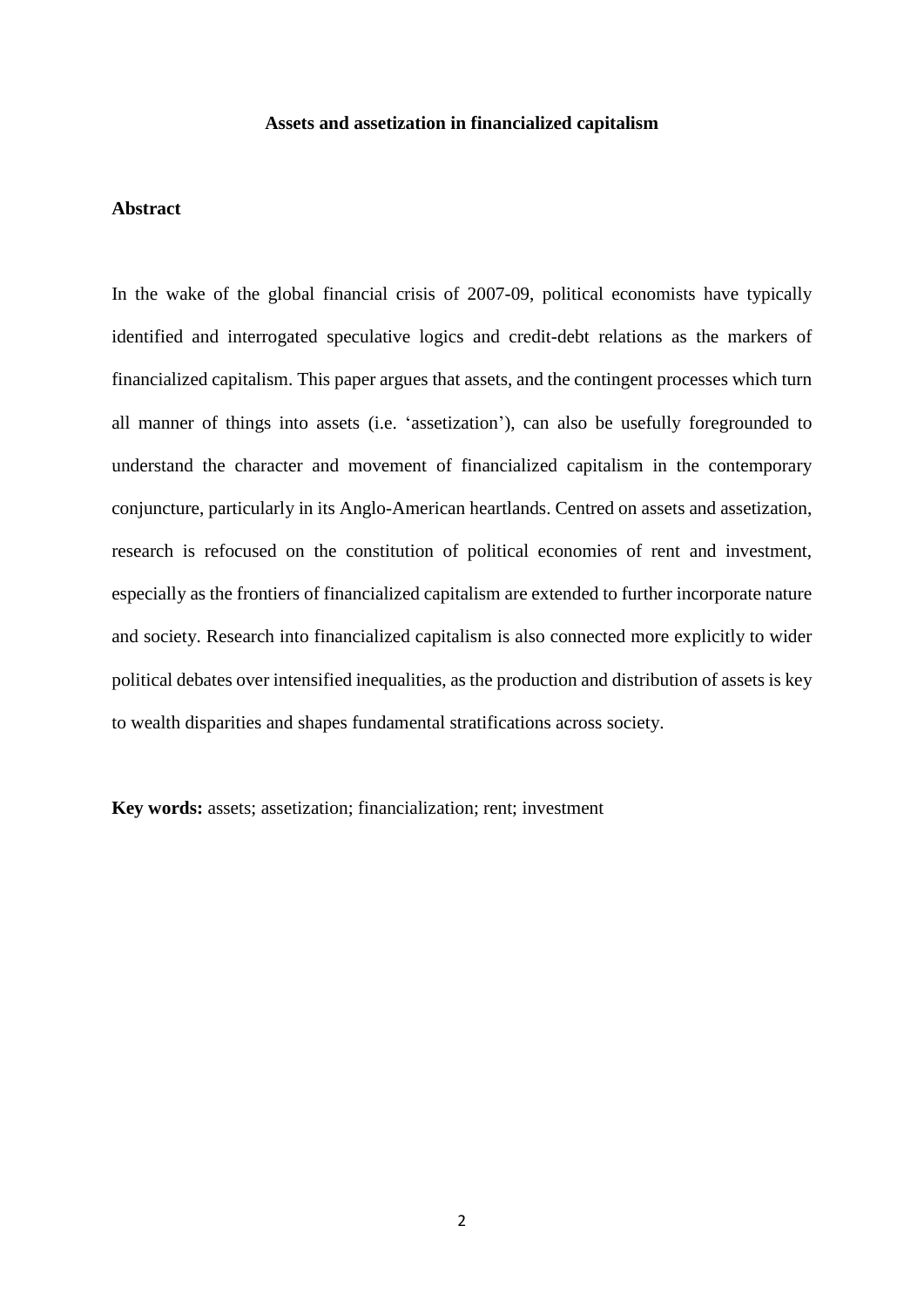#### **Assets and assetization in financialized capitalism**

### **Introduction**

In this short paper, I want to signal a different agenda for political economy research into the form of financialized capitalism that has taken shape in the wake of the global financial crisis of 2007-09. I will argue that assets, and the contingent processes which turn all manner of things into assets (i.e. 'assetization'), can be usefully foregrounded to understand the character and movement of financialized capitalism in the contemporary conjuncture, particularly (but not exclusively) in its Anglo-American heartlands Political economists are reasonably well aware that assets matter for capitalism. Assets feature, for example, in the long line of critical work that stretches back over a century to Thorstein Veblen, John R. Commons and others, and which emphasizes the significance of prospective valuations to the power of capital and asset price inflations (Nitzan and Bichler 2009; Palan 2013). More recently, research has considered the role of asset-backed securitization techniques in the course of the global financial crisis (e.g. Aalbers 2008); the emergence of asset-based welfare regimes preceding the crisis (e.g. Doling and Ronald 2010); and, the importance of wealth accumulated from unevenly distributed asset ownership for the intensification of inequalities since the crisis (e.g. Pikkety 2014).

In the terms of this special issue, then, my premise is certainly not that assets are absent or completely neglected within existing political economy inquiry. Rather, assets and assetization are an empirical 'blind spot' in the sense that they are not afforded the systematic and sustained analytical attention they deserve in the contemporary period. This is particularly the case for the burgeoning literature that, investigating and debating the financialization of capitalism,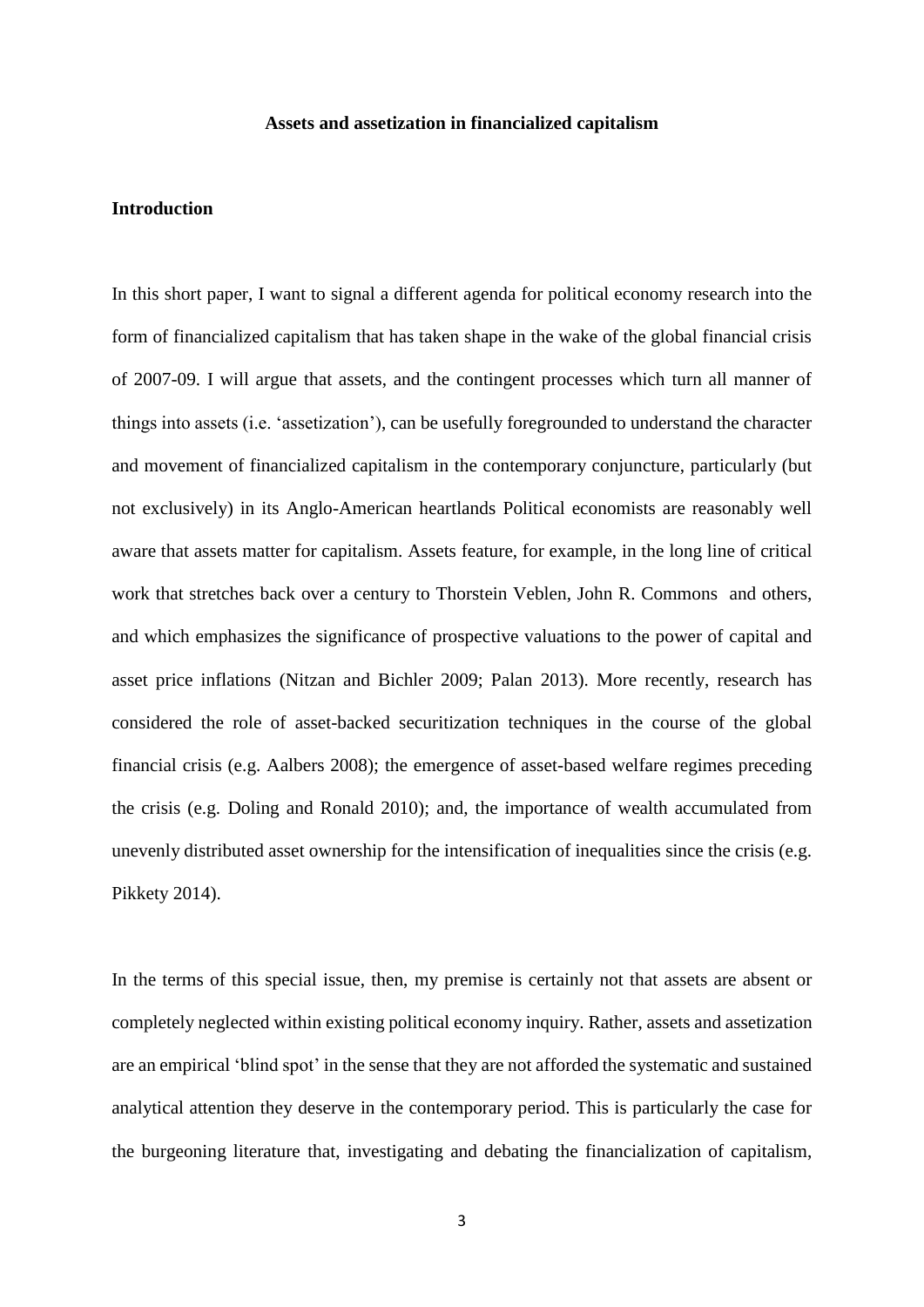might reasonably have been expected to elaborate a specific agenda for researching and engaging with assets. Indeed, my premise here is also that the development of financialization research over the last decade or so has actually created something of a conceptual blind spot across this literature. As political economists have sharpened their conceptual concerns with speculative logics and credit-debt relations as the ostensible markers of contemporary financialized capitalism, they have tended to overlook assets and assetization.

The concept of 'financialization' has become an increasingly influential touchstone for political economy research into the changes underway within capitalism. It was initially articulated around the turn of the new millennium, highlighting processes that furthered the structural significance and power of finance relative to production, especially the disciplining of corporations to deliver shareholder value (e.g. Williams 2000; see van der Zwan 2014). Subsequent development of the concept drew attention to the ways in which these processes incorporated individuals and households, and the routines, rhythms and subjectivities of everyday life in the USA and UK in particular (e.g. Froud, Johal and Williams 2002; Langley 2008). The financialization concept is thus the rubric for a set of systemic capitalist processes that crystalize financial logics, techniques and values in geographically variegated ways across multiple spaces of socio-economic life (Mader, Mertens and van der Zwan 2020). But financialization research has also been attentive to changes in these processes over time since at least the early 1980s, and to the distinctive and particular forms of financialization that have prevailed during different conjunctural periods lasting five to seven years or so (Erturk et al. 2008). Accordingly, although the global financial crisis acted as a further spur to research into financialization processes, it also prompted and shaped revised specifications of how these processes are presently playing out.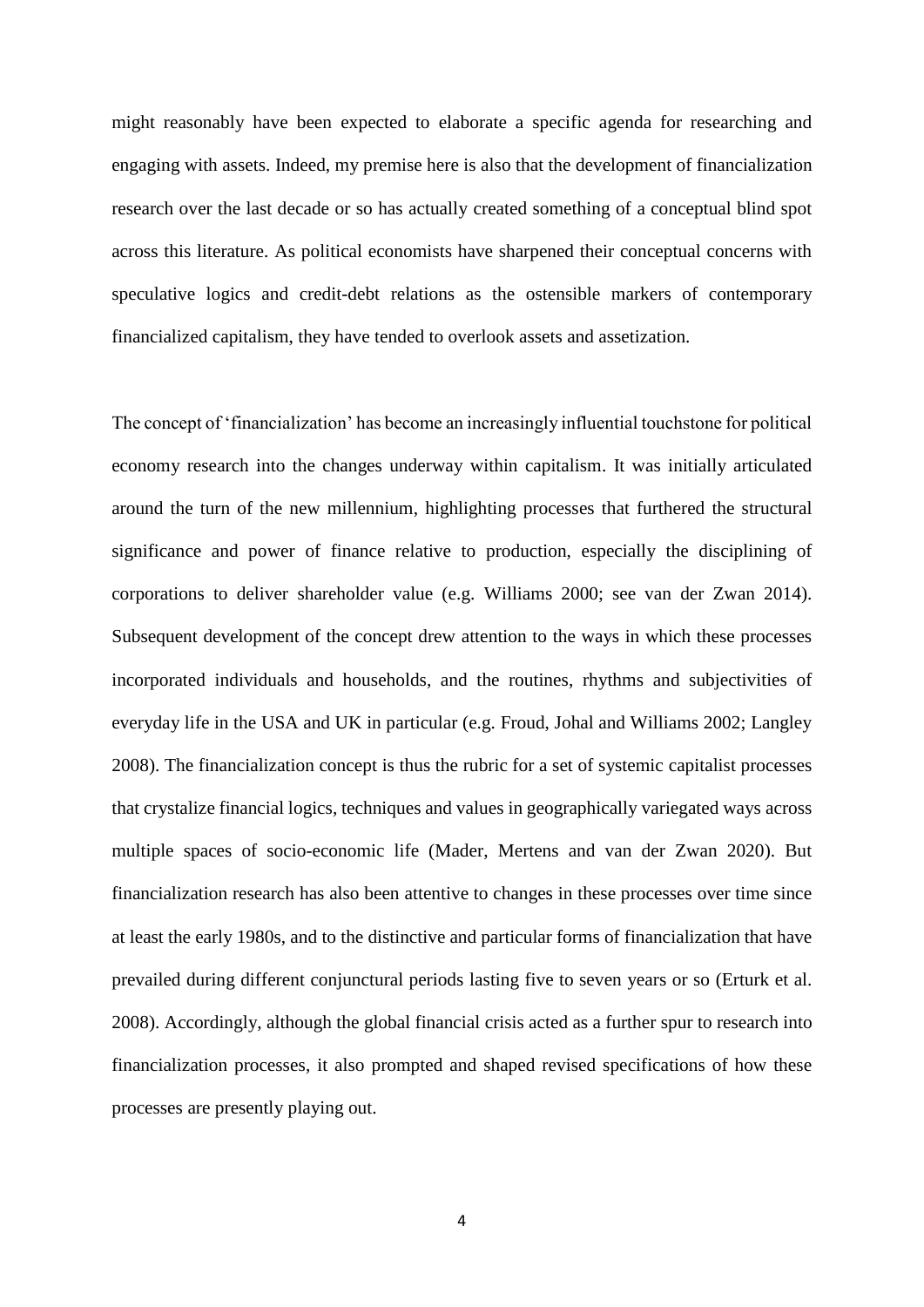Framed by the shadow of the global financial crisis, financialization research has tended to develop in two principal directions. Both developments have contributed to an underappreciation of the significance of assets and assetization for the current form of financialized capitalism. First, contemporary financialized capitalism is characterized as the wide-ranging instantiation of a financial logic that is fictitious (Haiven 2014), derivative (Li Puma 2017), and, above all, speculative (Adkins 2018; Konings 2018). As the global financial crisis demonstrated, the financial logic of speculation is no less 'real' or 'productive' of capitalist order and neoliberal governance than the rationalities and subjectivities of commodity production and disciplinary governance which it displaces (Langley 2015). Second, the creditdebt relation is held to be core to financialization (Joseph 2014; Lapavitsas, 2014; Soederberg, 2014), with some suggesting that it replaces wage labour as the foundational relation of the contemporary mode of capitalism (Lazzarato 2012). Here the dominant logic of capitalism is understood to operate on the terrain of social reproduction (see Prügl, this volume), and to have passed from profit (accumulated via commodity production and circulation) to rent and appropriation. As financialization research has settled into interrogating the political economies of speculation and credit-debt relations, assets and assetization have not been identified as a further and specific analytical point of entry.

Nonetheless, and in addition to the literature briefly noted above, it is possible to discern several threads of research that are presently converging on and around assets and assetization. This disparate and fragmented body of emergent work emanates from across disciplines and fields of study, adopts different theoretical perspectives, explores diverse contexts, and does not necessarily seek to contribute to debates over the character and movement of financialized capitalism. Although an exhaustive review is not possible in a short paper of this kind, I want to draw this emergent literature together and begin to elaborate an agenda for political economy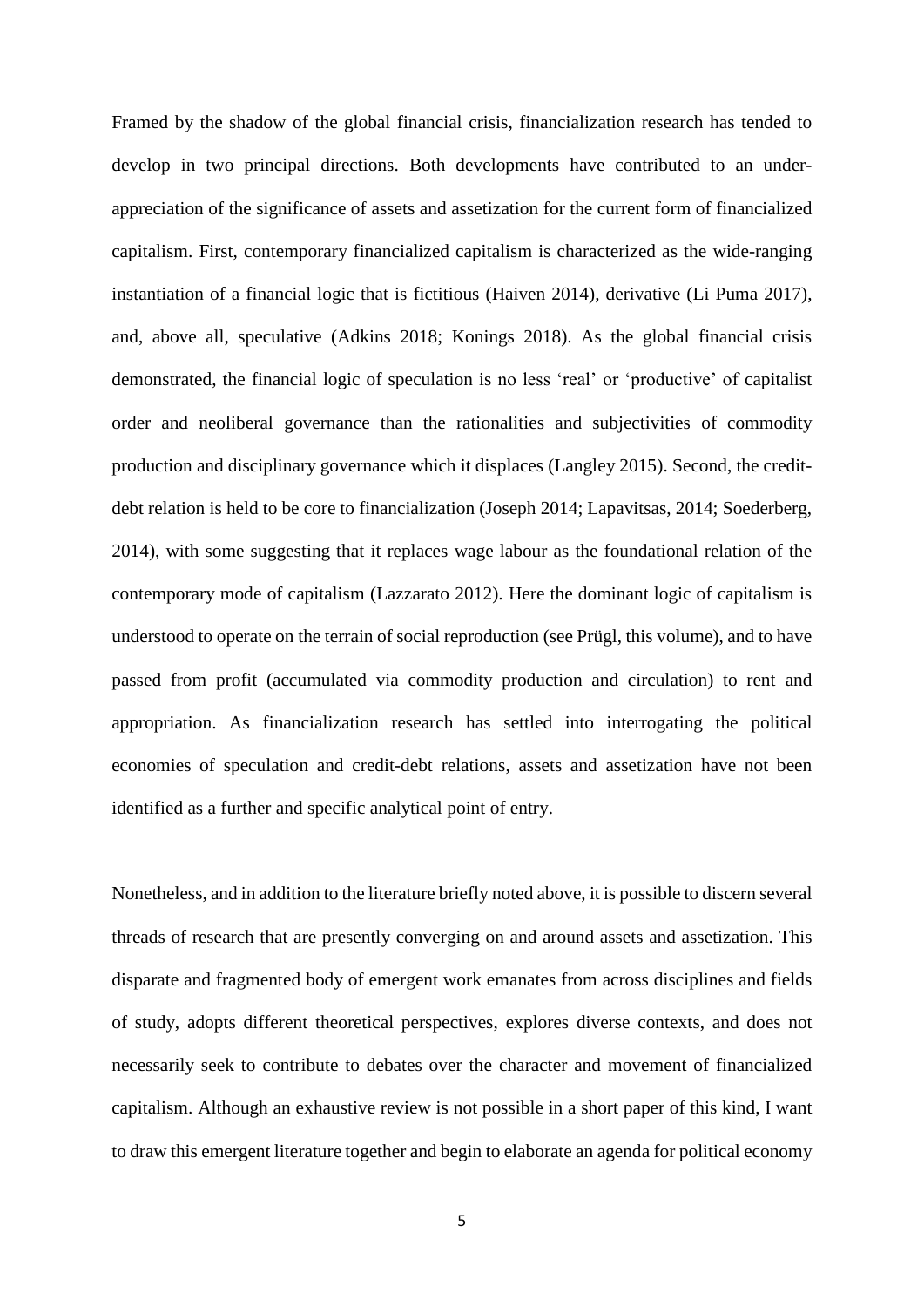research that foregrounds assets and assetization in contemporary financialized capitalism. It provides us with a working understanding of 'assets' as '*capitalized property*' (Birch, 2017: 468, *original emphasis*). Assetsin this literature are not the 'fixed' or 'current assets' of balance sheet accounting. They are things which are, at once, 'owned or controlled … as an object of appropriation' (Muniesa et al. 2017: 129), and valued (at a discount) and deemed investable because they are able to generate future incomes or revenues, act as collateral and bear debt (Birch and Muniesa, 2020). Assets are not the same as commodities for exchange, but neither are they simply private property for rent and appropriation. While certainly core to the contemporary political economy of rent that extends well beyond the extraction of value from land and indebted households (Andreucci et al. 2017; Ouma et al. 2018), assets are also at the heart of the logics, techniques and practices of investment which are distinguishable amidst the political economy of speculation (Muniesa 2017). Indeed, centring analytical attention on processes of asset making, the concept of 'assetization' explicitly invites analyses of the complex and contingent processes that constitute financial investment as a more-or-less distinct and distinctive form of economization (Birch 2017; Muniesa 2017; Muniesa et al. 2017; Ouma, 2016). Assetization is thereby an alternative to concepts of commodification and marketization that, deployed to understand the making of financial economies, arguably lead to an overemphasis on secondary exchange and speculative trading on prices. Processes of assetization are inseparable from 'capitalization' as 'a technique for prospective valuation' (Muniesa et al. 2017: 12; Nitzan and Bichler 2009: 8), wherein, from the perspective of investors (rather than traders), 'financial value amounts to a future return anticipated through a calculation of the cost of capital rather than to a "price" given to the asset on the market' (Muniesa 2017: 449).

The remainder of this paper is divided into three main sections. The first will explore how political economy inquiry from different disciplinary fields, theoretical perspectives and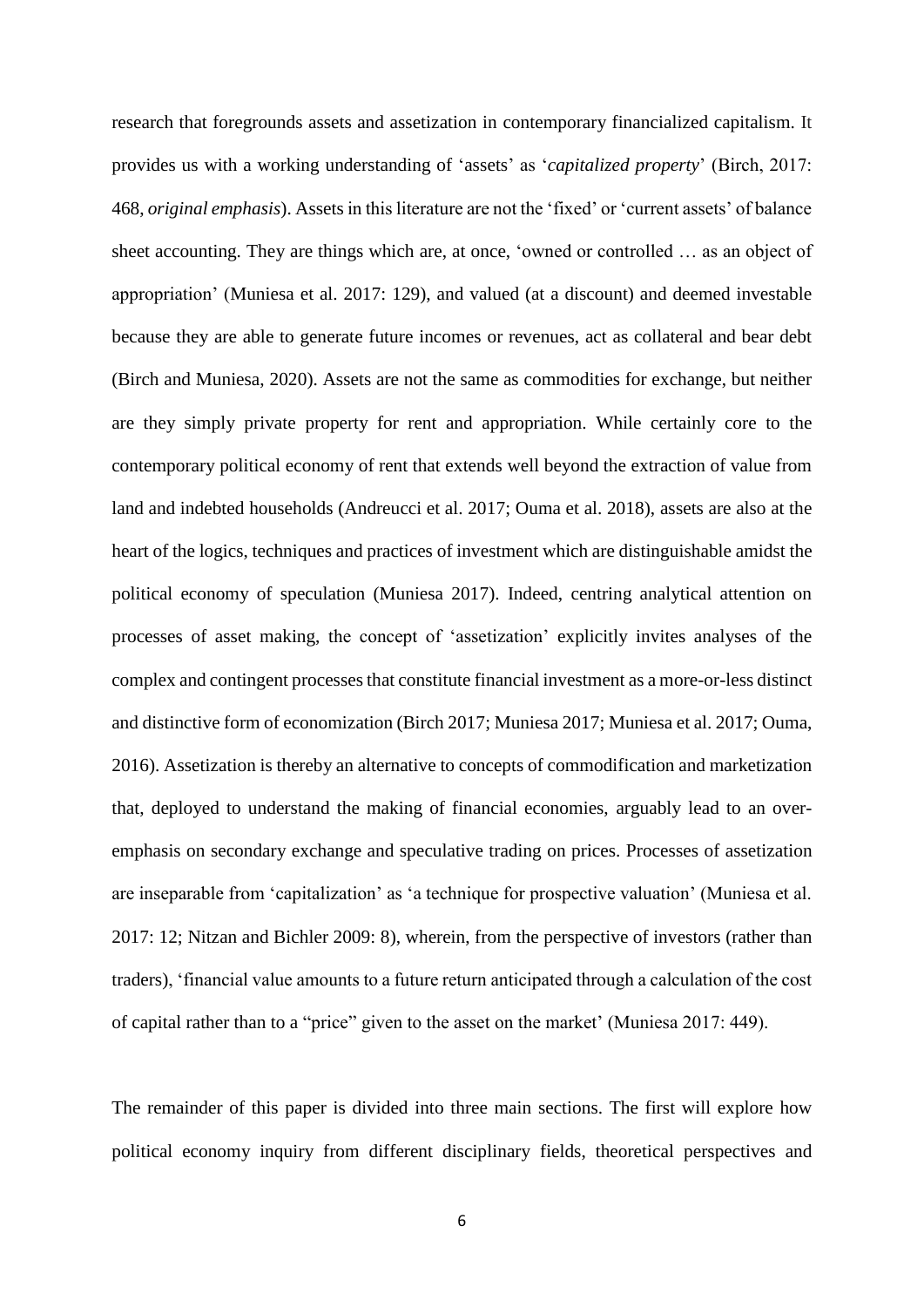research contexts is converging on the significance of assets and assetization. Attention to assets and assetization variously follows from concerns about the analytical limitations of a narrow focus on speculation and asset price bubbles, and opens out into accounts of the current conjuncture of financialized capitalism that stress the political economies of rent and investment. With reference to recent research, the second section will show how foregrounding assetization processes facilitates analysis of the contingent production of political economies of rent and investment, especially as the frontiers of financialized capitalism are extended to further incorporate nature and society. The third section considers how centring research on assets and assetization can also more explicitly connect work on financialized capitalism to wider normative and political debates over the intensification of inequalities, as the production and distribution of assets is key to wealth disparities and shapes fundamental stratifications across society. By way of conclusion, I anticipate some further future directions for research that foregrounds assets and assetization in contemporary financialized capitalism.

### **From speculation to rent and investment**

A decade or so ago, the term 'asset' circulated widely in political economy discourse because it was relevant to understanding the mechanisms of securitization that were implicated in the global financial crisis. For example, in an influential blog originally posted in April 2009, Robert Brenner (2009) incorporated asset-backed securitization into his Marxist political economy account of the systemic significance of asset price bubbles for financialized capitalism. As Brenner puts it, 'the continuation of capital accumulation has come *literally* to depend upon historic waves of speculation' (*original emphasis*), from the equity market and 'new economy' bubble of 1995 to 2000, to the housing, mortgage market and leveragedlending boom of the first decade of the new millennium.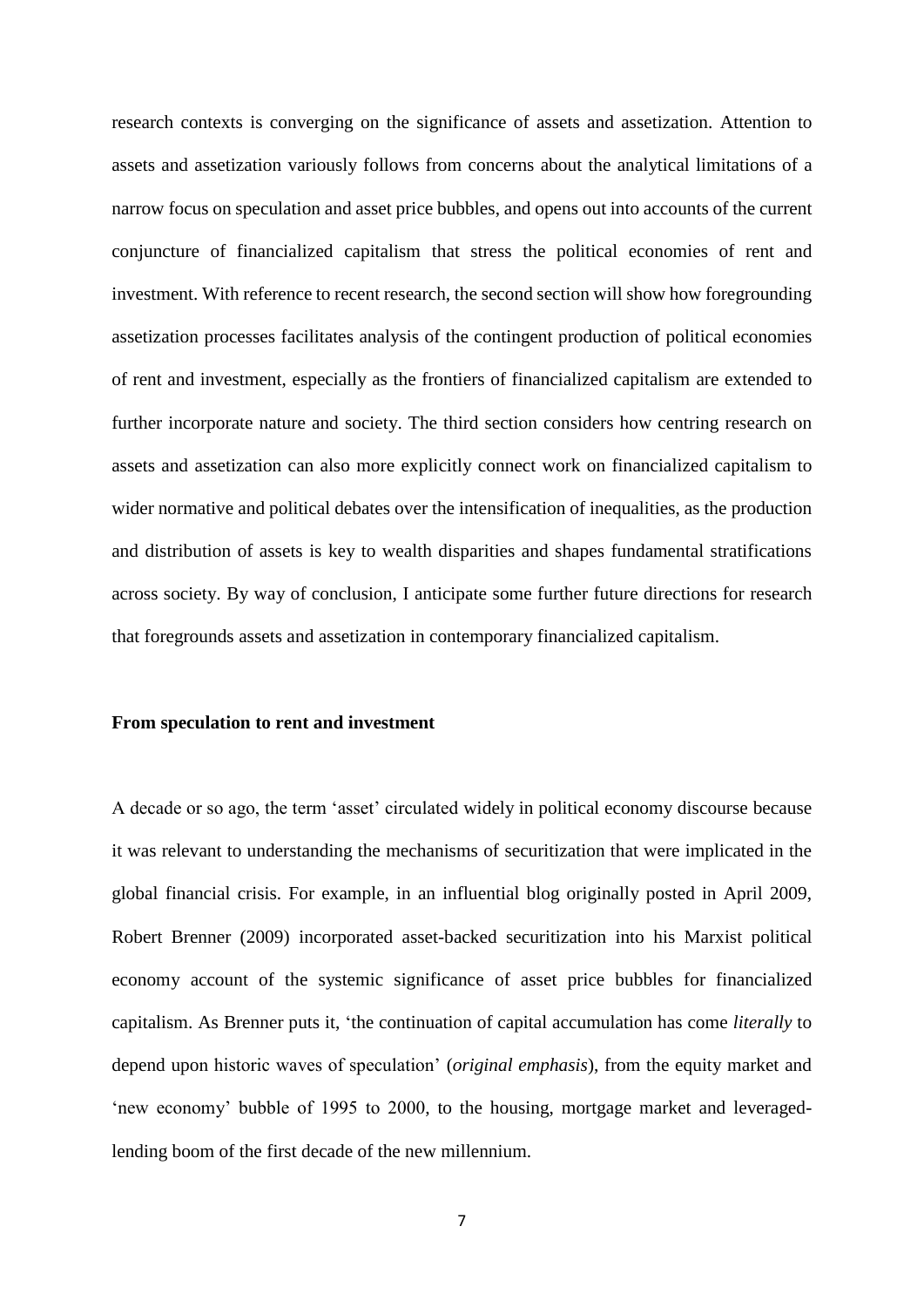However, financialized capitalism has moved on in the wake of the global financial crisis. The current conjuncture is one in which unprecedentedly low interest rates and 'accommodative monetary policy' by central banks has ensured a global supply of abundant and cheap investment capital (IMF 2019). This fuels growing levels of corporate indebtedness and related equity buybacks, and encourages institutional investors (e.g. pension funds, insurance companies, private equity firms, hedge funds) to seek out riskier and illiquid investments (often so-called 'new asset classes') in order to meet targeted returns. Accordingly, as the economic ramifications of the global pandemic have become apparent since March 2020, interventions to support the corporate economy and debt markets have featured strongly as the Federal Reserve and other major central banks have initiated emergency liquidity lending, asset purchases and quantitative easing (QE) (Jackson 2020; Tooze 2020).

Given the movement of financialized capitalism since the global financial crisis, assets have come to figure somewhat differently in Marxist analyses that have (re)turned to the conceptual category of 'rent' to clarify what is distinctive about the contemporary conjuncture. 'Ground rent' is the non-productive appropriation of value that is enabled by monopolistic property relations of land ownership under capitalism (Feli 2014), however here the category of rent is more broadly understood as 'a social relation and a distributional process that is increasingly central to the reproduction of contemporary capitalism' (Andreucci et al. 2017: 28). As for Brenner, then, assets are understood to be core to financialized capitalism. But the 'extraction' of value under financialized capitalism is increasingly held to operate in ways that turn less on asset price speculation, and more on rent relations enabled by the ownership of private property (Mezzadra and Neilson, 2017). And, it is the production of property relations as 'assets' and 'asset classes' that entitles owners to appropriate rent from users whilst, at the same time,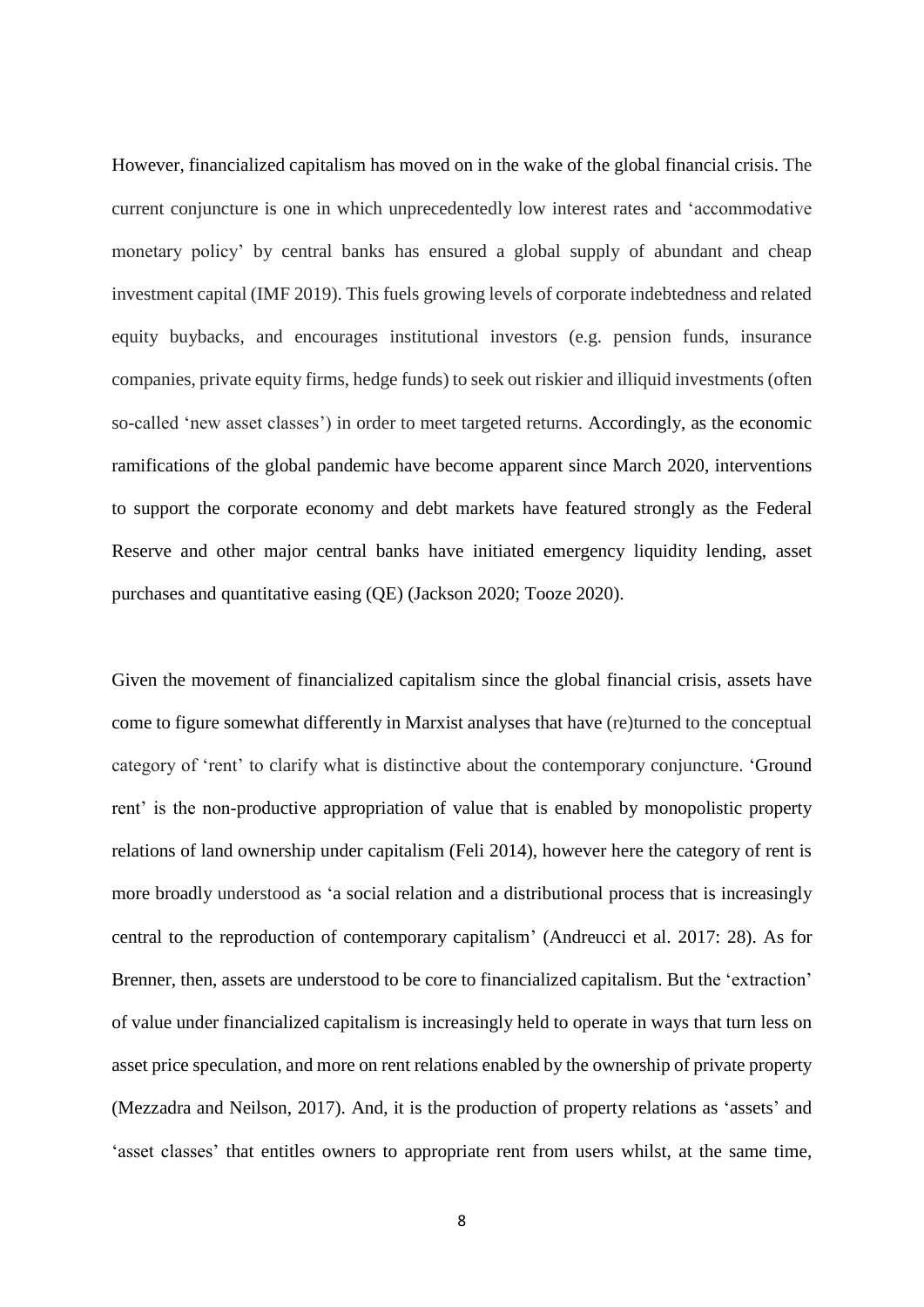providing 'the foundation for their re-packaging in financialized circuits of fictitious capital formation and circulation' (Andreucci et al. 2017: 31).

An awareness of the analytical limitations of a narrow focus on speculation and asset price bubbles is also apparent in cultural political economy work that, typically taking insights from Science and Technology Studies (STS), foregrounds assets and assetization (Birch 2017; Birch and Muniesa, 2020; Muniesa et al. 2017; Ouma, 2016). As Leyshon and Thrift (2007) put it, 'the rush to focus on the spectacular performances of speculative capital' leads the 'more mundane' and 'quotidian asset bases' of financialized capitalism to be overlooked (pp. 98-9). For some, the analytical value of the assetization concept is that it serves to flesh out the 'becoming rent of capital' stressed by Marxists (e.g. Birch 2017; Ouma, Johnson and Bigger, 2018). Here, regardless of the socio-technical details of asset making, assetization is primarily a process that enables the extraction of value created elsewhere in commodity production. But the concept of assetization also figures in attempts to eschew the dichotomy between 'real' and 'fictitious' value that underpins distinctions between the accumulation and production of value, on the one hand, and the speculation and appropriation of value on the other (Chiapello 2015; Muniesa, 2012). Here there is an important shift in analytical attention from 'value' to 'valuation', with the latter understood in socio-technical and performative terms as 'an operation that is real as soon as it takes place, an operation that produces reality as soon as it has effects' (Muniesa et al. 2017: 15). This shift underpins a different kind of questioning of the emphasis typically placed on speculation and asset prices in accounts of financialized capitalism. The concept of assetization is regarded as an alternative to concepts of commodification and marketization that, deployed to understand the making of financial economies, lead to an over-emphasis on secondary exchange and speculative trading in financialized capitalism.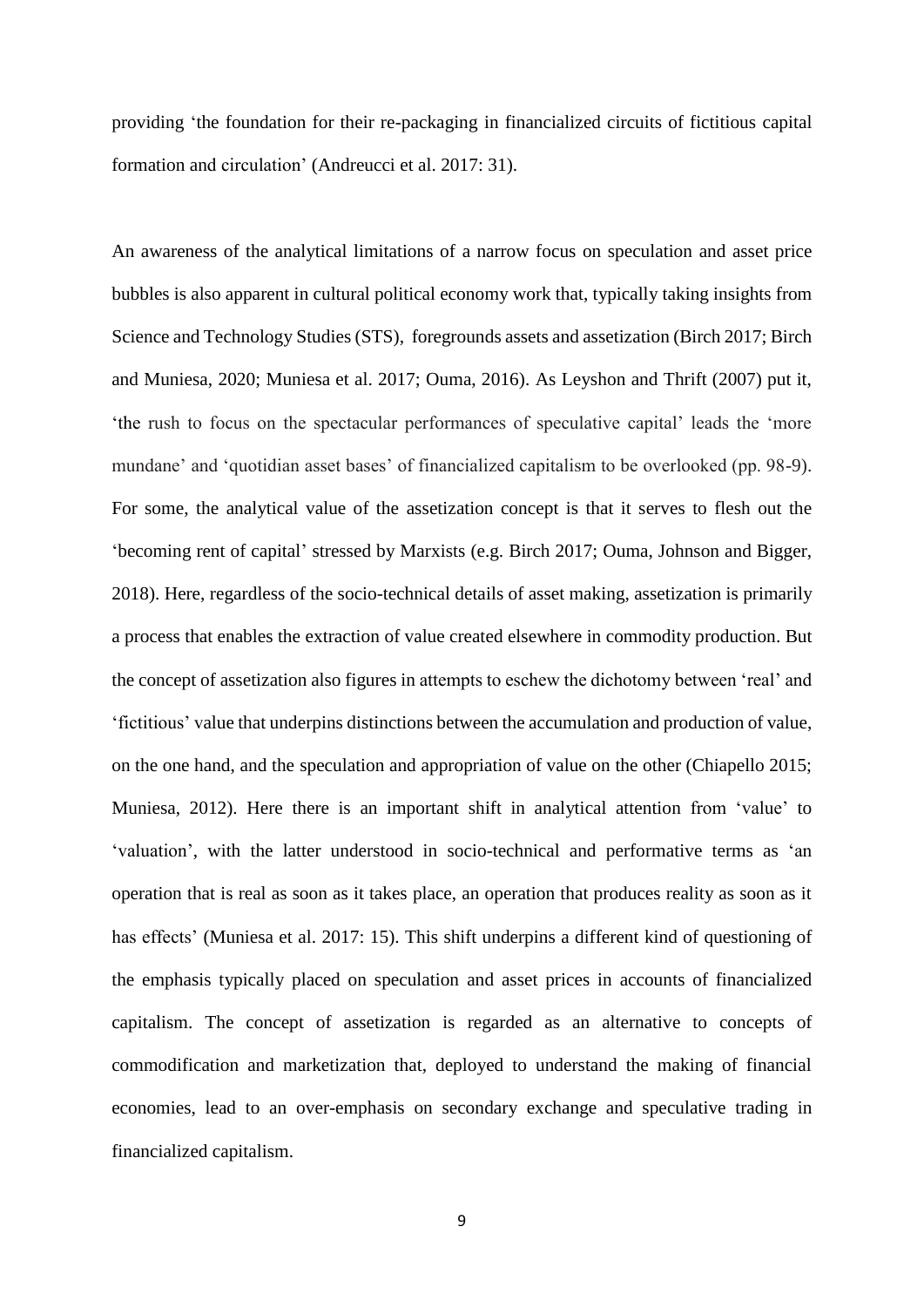To focus on assetization is to analyse the contingent and more-or-less discrete valuation and realization of assets, and to do so precisely because these processes are core to a mode of economization and operation of capital that cannot be understood adequately as either speculation or, indeed, as rentiership; that is, financial investment. Processes of assetization are pivotal to the distinct economic and governmental logic of investment, a 'political technology' (Muniesa, 2017) that privileges the power and valuations of the investor (rather than the financial market trader or property owner) as the key figure of contemporary financialized capitalism. The transformation of a thing into an investable asset requires that it is 'neatly delineated' in sovereign legal and juridical terms as property that is detachable from its sociomaterial context (Muniesa et al. 2017: 129). Yet, the production of assets is always already greater than the production of property relations because, again in the terms of Muniesa et al. (2017: 128-131), the processes of 'becoming asset, becoming investment' are fundamentally intertwined. Assets also have to qualify as such according to capitalization techniques for making prospective valuations in the present. Widely accepted and circulating throughout the professions of financial economics in particular, these techniques are fundamentally rooted in uncertainties over capital allocation and returns on investment, rather than in the vicissitudes of asset pricing on secondary markets (Chiapello 2015; Muniesa et al. 2017: 37-46; Nitzan and Bichler 2009: 183-214). Especially important in this respect are the discounted cash flow (DCF) model and associated calculations of Net Present Value (NPV). Such techniques commensurate and differentiate potential assets for investors, against a baseline assumption of the interest available from merely depositing capital in the bank. Portfolio theory, meanwhile, renders investment in assets of different and various kinds as reducible to the probabilistic relationship between risk and reward.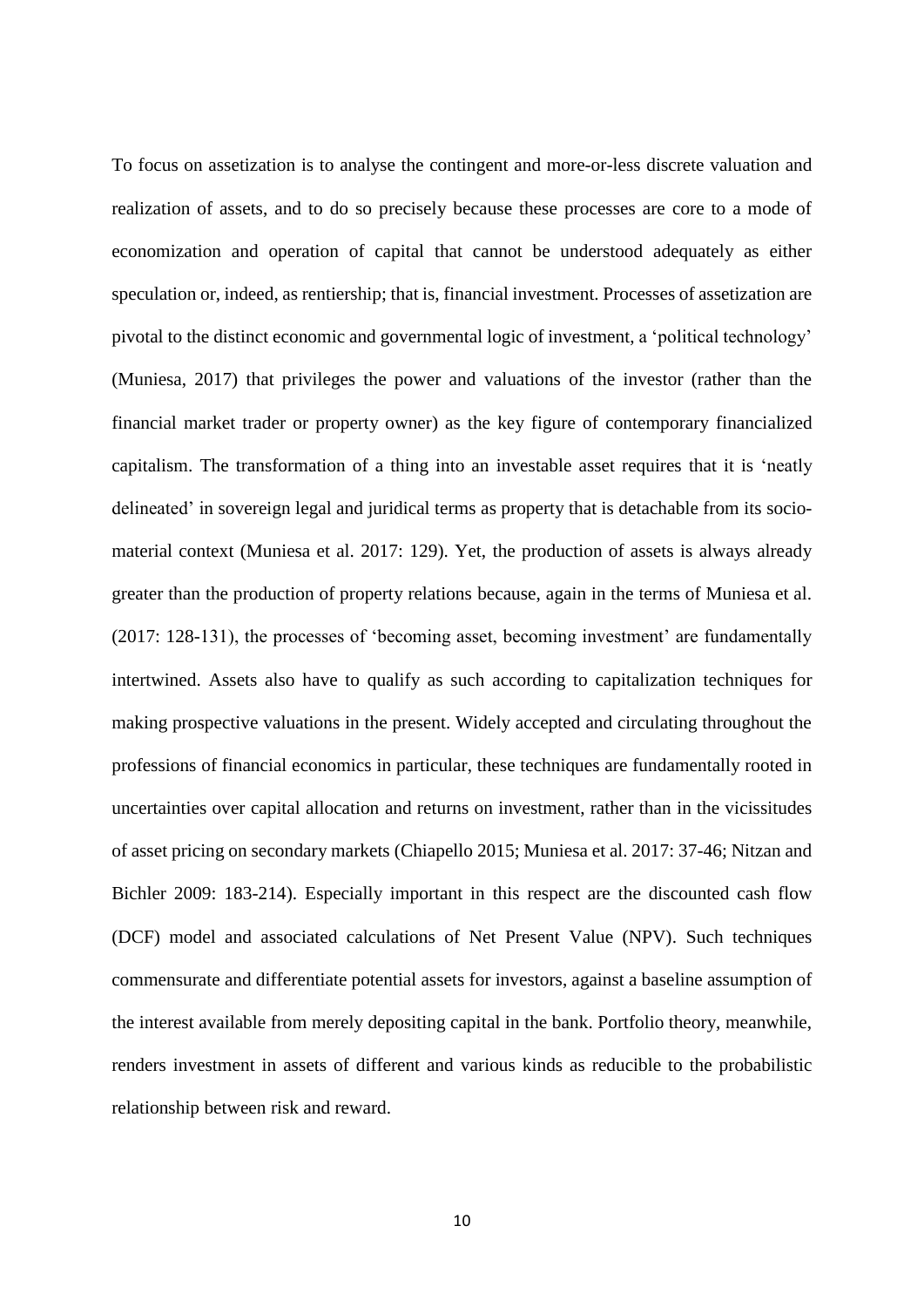#### **The assetization of society and nature**

In the decade following the global financial crisis, Marxist and cultural political economists provided insightful accounts of the speculative character of financialized capitalism (e.g. Haiven 2014; Konings 2018). At the same time, Marxist, post-Keynesian, feminist and cultural political economists variously refocused the analysis of financialized capitalism on credit-debt relations, especially household and individual indebtedness (Crouch 2011; Joseph 2014; Lapavitsas, 2014; Lazzarato, 2012; Soederberg, 2014). Growing and unevenly distributed indebtedness is understood to provide for macroeconomic demand in an age of fiscal austerity, and for microeconomic survival in an age of stagnating and falling real wages and intensified precarity. As the extraction of value operates on and through social reproduction and 'indebted life' (Langley et al. 2019), so credit-debt is understood to have become a principal economic and governing relation in contemporary capitalism (Lazzarato 2012).

Drawing on the literature that we brought together in the previous section, the movement of financialized capitalism onto the terrain of social reproduction can be analysed somewhat differently, and as constituted through an array of assetization processes. The significance of asset-backed securitization techniques was revealed by the course of the global financial crisis (Aalbers 2008). While the portion of credit-debt relations (e.g. mortgages, consumer loans, auto-loans, student loans, credit card receivables, etc.) securitized by banks has declined considerably since then - reregulated retail banks now hold a greater portion of their lending business on their balance sheets – other processes of assetization have come to the fore. In the terms of a report by Standard and Poors (S&P) (2017: 6), retail banks and other 'balance sheet lenders' in the US, Europe and Asia were joined over the last decade by 'a new class of portfolio lender … supported by money from asset managers, pensions, and private equity'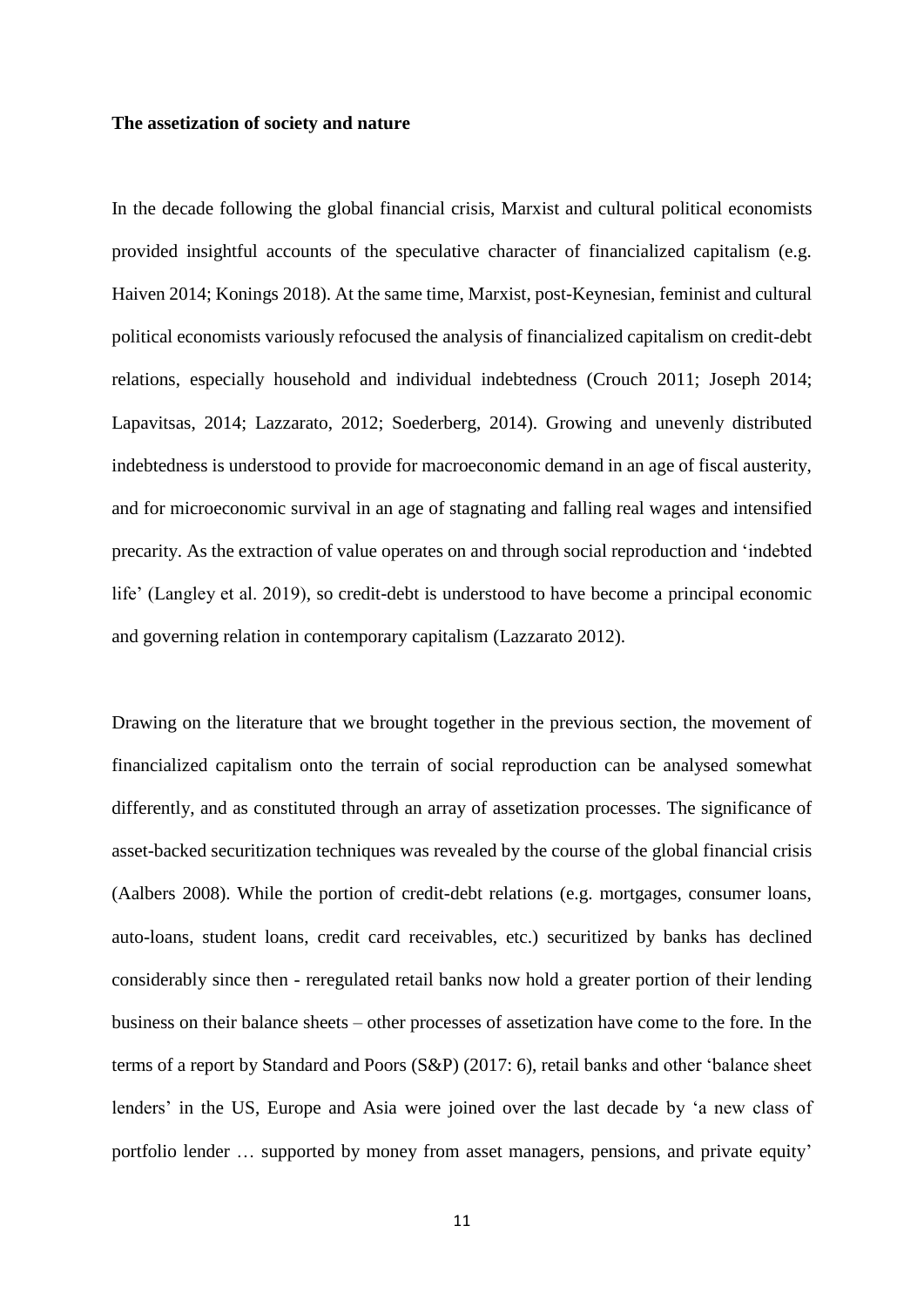(see also Erturk et al. 2010). As the report continues, in the 'stable post-crisis environment' of low interest rates and the unprecedented monetary policies, 'these new lenders … experienced gradual asset value appreciation, with the resulting positive asset performance enabling them to accumulate more loan product'. This is because portfolio lenders (a type of 'shadow bank') leverage investment and operational capital in ways that are dependent upon prospective valuations of their future prospects. And, paralleling the pre-crisis tranching of securitized subprime mortgages to make them amenable to diverse investor constituencies, 'this newer format can be customized to the asset investor's risk/return target' (S&P 2017: 6). In crucial respects, then, Michel Feher's (2018) provocation to understand structurally indebted individuals and households who are making their way in contemporary financialized capitalism as 'investees' seeking backing and capital from investors is arguably more relevant now than it was at the height of the global crisis.

Foregrounding assetization processes also facilitates critical analysis of how the financialization of social reproduction operates more widely, beyond housing, households and their growing indebtedness. For example, the financialization of social policy and welfare provision in the US and UK has progressed through the development of a new set of assets – social impact bonds (SIBs) – that require performance measures are met in order that repayments can be made to investors (Dowling 2017). Urban infrastructure is also crucial to social reproduction broadly understood. Globally, the incorporation of privatized urban infrastructures of transportation, telecommunications, energy and other 'public utilities' into financialized capitalism has accelerated over the last decade (O'Neill 2013), leading to complex ownership structures and distributional consequences that strongly favour investors over consumers (Allen and Pryke 2013). A feature of the assetization of urban infrastructure is extensive legal provisions which establish property rights and, in particular, complex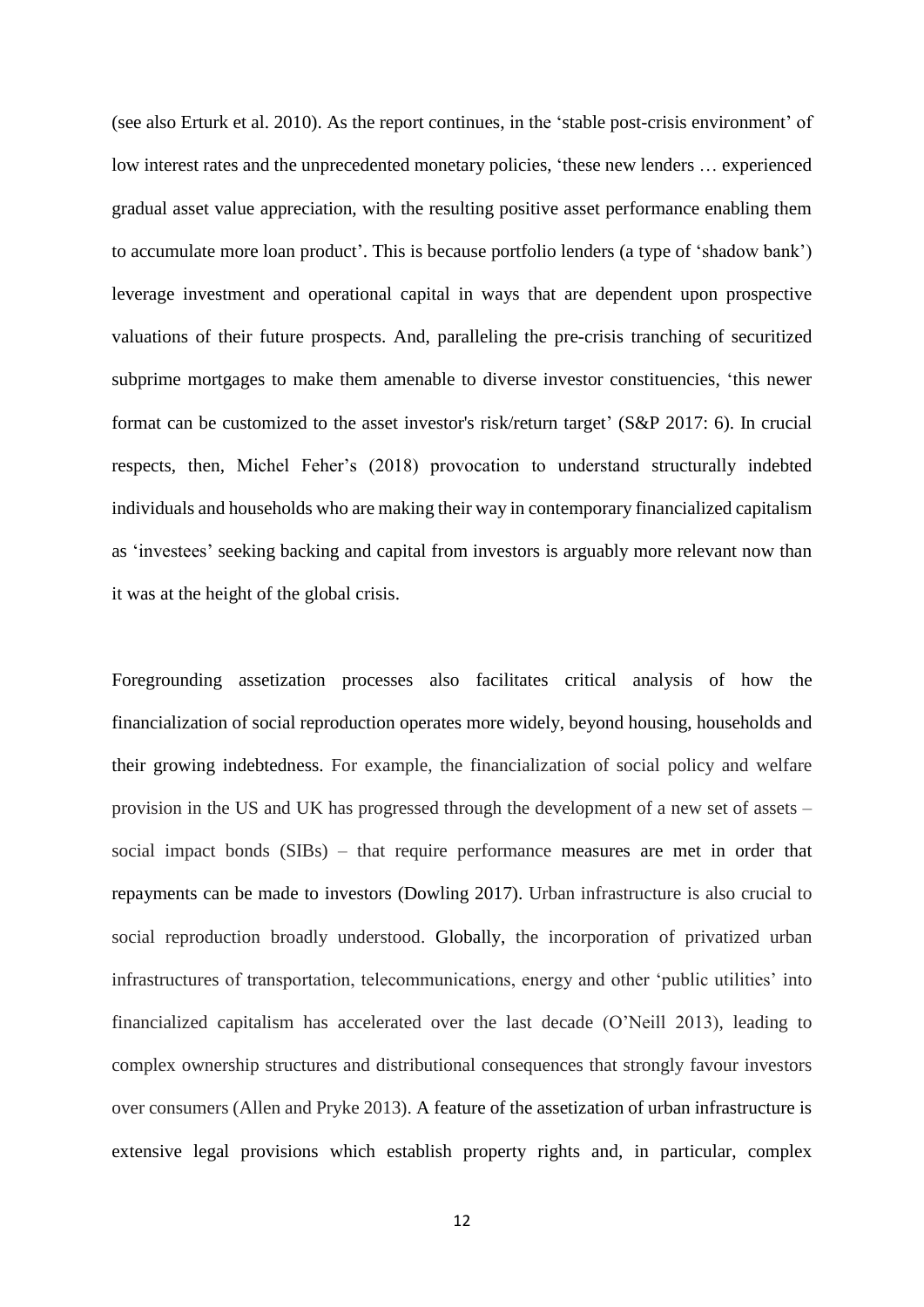regulations and licensing agreements that guarantee supply rights and, by extension, the future income streams that are leveraged by operators. And, the assetization of urban infrastructure features further state actions that work on the confidence of investors and include in the UK, for example, public guarantees for private debts and participation alongside private investors in structured financing arrangements for infrastructural assets (Langley 2018).

Once focused on assetization processes, political economy inquiry is also attuned to the movement of present-day financialized capitalism beyond social reproduction, and onto the terrain of nature and ecological reproduction (Ouma, Johnson and Bigger, 2018). The creation of 'social-ecological "assets"' - that is, 'a proliferating set of social, natural, or socio-ecological constellations such as land, nature, collective intellectual products, and the like' (Andreucci et al. 2017: 30) – is highlighted by recent research into the political economies of rent, for example. This is something that Ouma (2016) illustrates very effectively in relation to the production of farmland as 'a new asset class'. Similarly, as Sullivan (2018) shows for the development of conservation finance, the complex calculative framing of nature as 'naturalcapital' is driven by a logic of investment that results in nature being more or less literally assembled as 'a bank of financial assets' (p. 56). Indeed, assetization is actually a core problem in the wider-ranging development of 'green' or 'carbon finance', the financial sector that is seeking to mobilize investment for climate change mitigation and adaptation (for review, see Bridge et al. 2019). Carbon finance is beset by the difficulties of valuing carbon and turning it into an asset; that is, how to make a specific carbon sequestration initiative or low-carbon investment project valuable, able to bear debt and capable of generating returns to investors.

#### **Assets, assetization and inequality**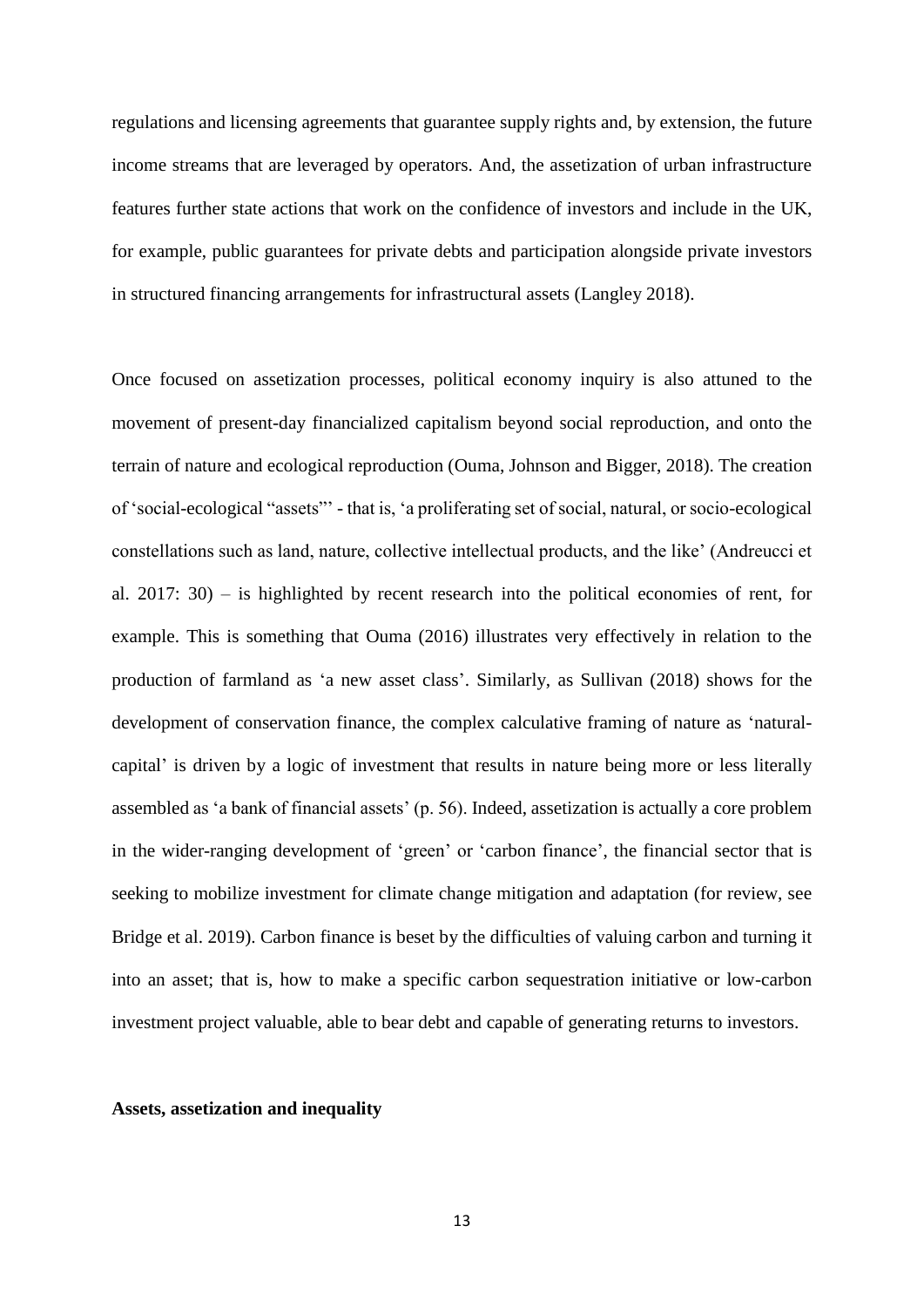The most broadly influential work of political economy produced since the global financial crisis is undoubtedly Thomas Pikkety's (2014) *Capital in the Twenty-First Century*. For Pikkety, the key to understanding inequality since the 1970s lies in the growth of wealth from property, pensions and financial investments relative to economic growth in general, and the uneven distribution of compounding asset wealth throughout society. While *Capital in the Twenty-First Century* also highlights increases in income disparities that are typically cited as core to the intensification of inequality under capitalist commodity production, it suggests that the structural drivers of inequality in the Anglo-American world in particular are primarily to be found in the political economy of property ownership, rent and appropriation.

Refocused on assets and assetization, political economy research into financialized capitalism can be more squarely related to the wider political debates over inequality that Pikkety's work has animated*.* Illustrative in this respect is financialization research that, in effect, forestalled Pikkety's core findings about the uneven distribution of asset wealth. Erturk et al. (2008) identify the relation between 'financialized masses' and 'intermediary elite groups' as a distinguishing feature of financialized capitalism during the first decade of the new millennium, especially in its Anglo-American heartland. Based on longer-standing research interests (Froud et al. 2001; Froud, Johal and Williams, 2002), they tend not to refer to assets, and instead prefer the older and more pejorative term of 'coupon'. What they call 'Coupon pool capitalism' is characterized by the meaningful involvement of a wider proportion of the population in asset markets, 'the fortunate 40 percent' (i.e. the top two quintiles of households by income) that held 80-90 percent of aggregate savings by value in the US and UK by the turn of the millennium (Froud et al. 2001: 72-4). Such developments in asset ownership are grounded in the post-war growth of 'final salary' occupational pension schemes, and were furthered from the 1970s and 1980s through the political promotion of tax-favoured mutual fund products and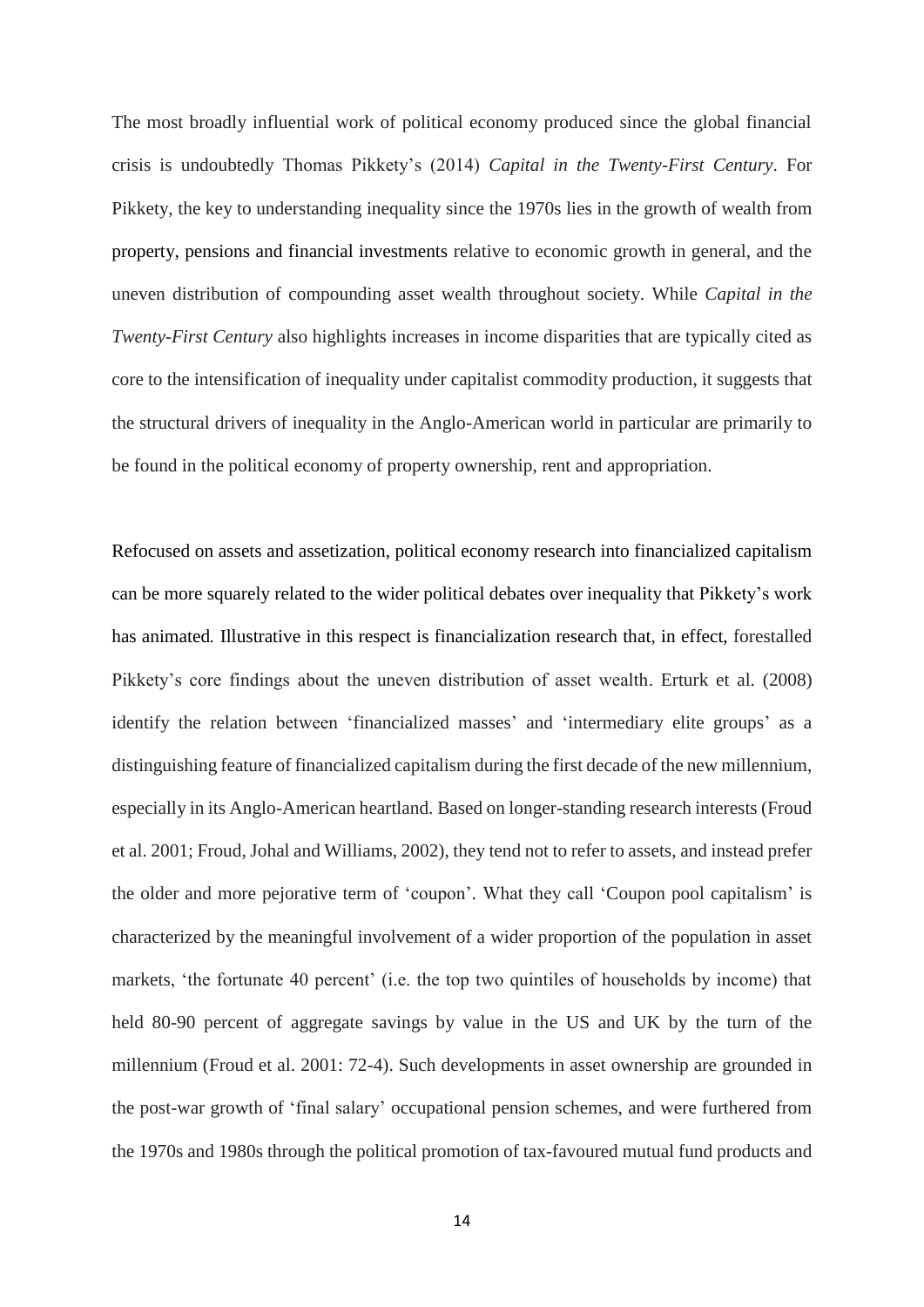'shareholder democracy' (Langley 2008). They were also given greater governmental impetus by 'asset-based welfare' policies from the mid-1990s onwards that served to individualize the responsibility and risk of material well-being and security. Homes became widely regarded in the US, UK and Australia in particular as investable assets to be leveraged through mortgage debt, traded-up, drawn-down and so on (Doling and Ronald, 2010). Intermediary elites, meanwhile, reinvented retail banks, lending and asset management institutions to earn fees from services provided to asset-holders (Erturk et al. 2008: 27). Anticipating Pikkety's subsequent intervention, then, for Erturk et al. (2008: 27), the distinctive, 'coupon pool' form taken by 'financialization leads not simply to increased levels of inequality', but to 'an increasing rift between the top and the middle' that overlays 'the old divisions' created by already widening income inequalities.

A recent paper by Adkins, Cooper and Konings (2019) underscores the importance of the relatively widespread and uneven distribution of asset wealth for understanding the intensification of inequalities during the decade since the global financial crisis. Indeed, given that the ownership of housing is the single greatest source of wealth across populations in Anglo-America, Adkins, Cooper and Konings (2019) argue nothing short of the rethinking of 'contemporary theories of class and stratification' is now required to 'incorporate the reality of 21st century capital' (p. 4). To capture the stratifications that arise from the impact of the distribution of asset wealth on the structure of inequality, traditional approaches to class based on the division of labour and occupation are inadequate. Recent interventions in class theory, grounded in concerns with social and cultural capital, are equally unhelpful. Furthermore, contemporary stratifications are particularly pernicious in generational terms, as compounding wealth inequalities between the asset-poor and asset-rich are likely to be inherited by future generations through familial inter-generational transfers.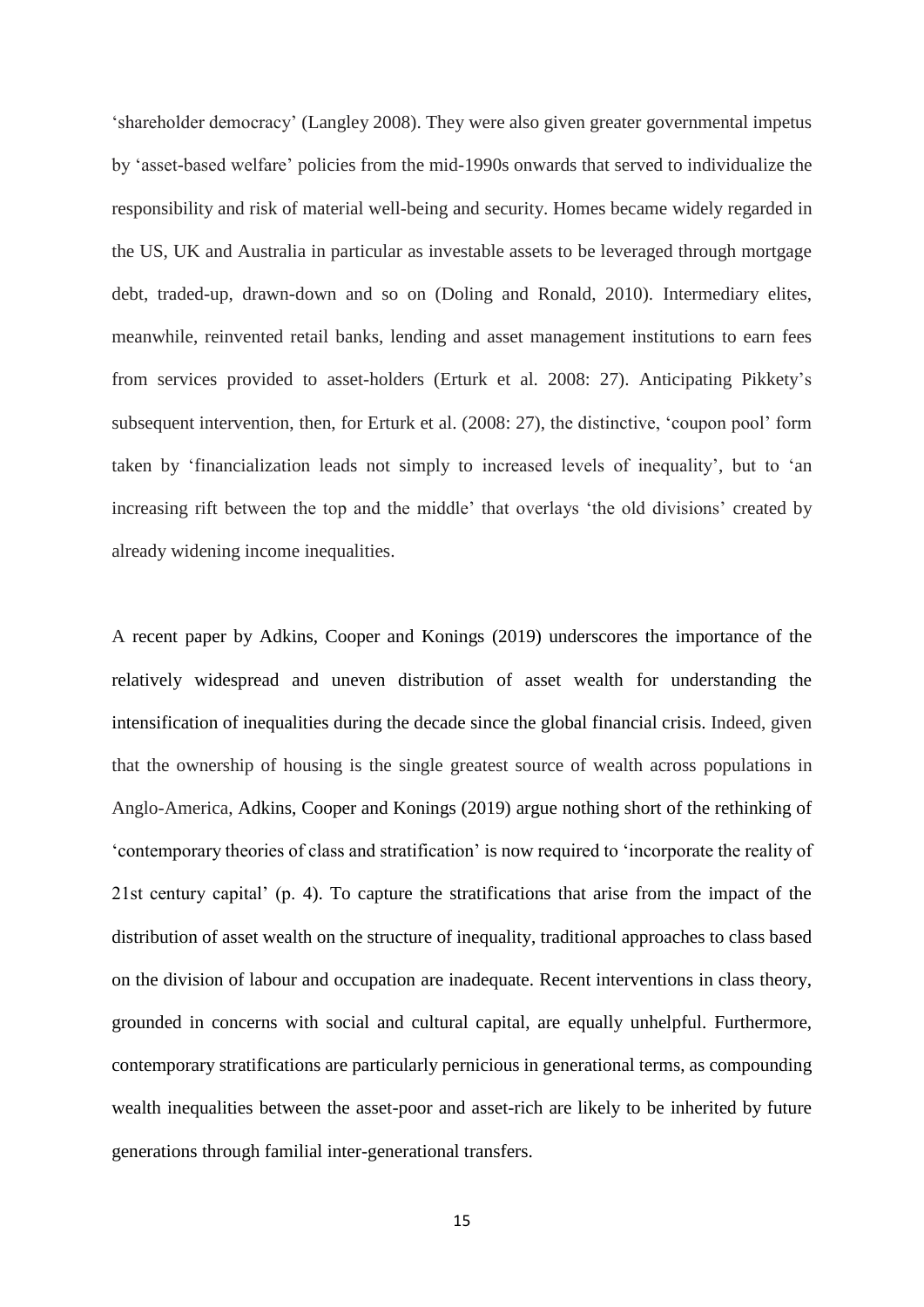The assetization concept sheds further light on the intensification of inequality in the current era of financialized capitalism, especially the distribution of asset wealth from housing. Put simply, the assetization of housing prior to the global financial crisis primarily entailed mortgage-backed securitization processes, and a popular culture that extolled the virtues of owner-occupation and summoned-up mortgagors as 'leveraged investors' (Langley 2008). However, as noted above, the present conjuncture has witnessed important new developments that redeploy asset-backed securitization techniques, and this has included the remaking of geographically-dispersed family homes for rent as portfolios of investable assets for global property companies (Fields 2018). Beginning in the US with the purchase of foreclosed suburban homes by private equity firms (but now prevalent elsewhere, especially in cities such as London and Berlin), 'this refinancialization of housing' to realize 'a new asset class' combines an array of sovereign legal provisions and 'shared understandings, standards, and practices' (e.g. market data, bond ratings) that are consistent 'with the needs and requirements of capital markets' (p.120, 128). This is an assetization process that draws wider sustenance from the tightening of mortgage markets since 2008, growing demand for rental homes, and declining rates of owner-occupation as a housing tenure for families. As such, it is also contributing to furthering the uneven distribution of compounding asset wealth from housing, and thereby serving to intensify the inequalities of contemporary financialized capitalism.

## **Conclusions**

Assets and assetization processes are not a 'blind spot' in the sense that they are completely absent from political economy research into the financialization of capitalism, but they are not presently given systematic and sustained analytical attention. Bringing together a wealth of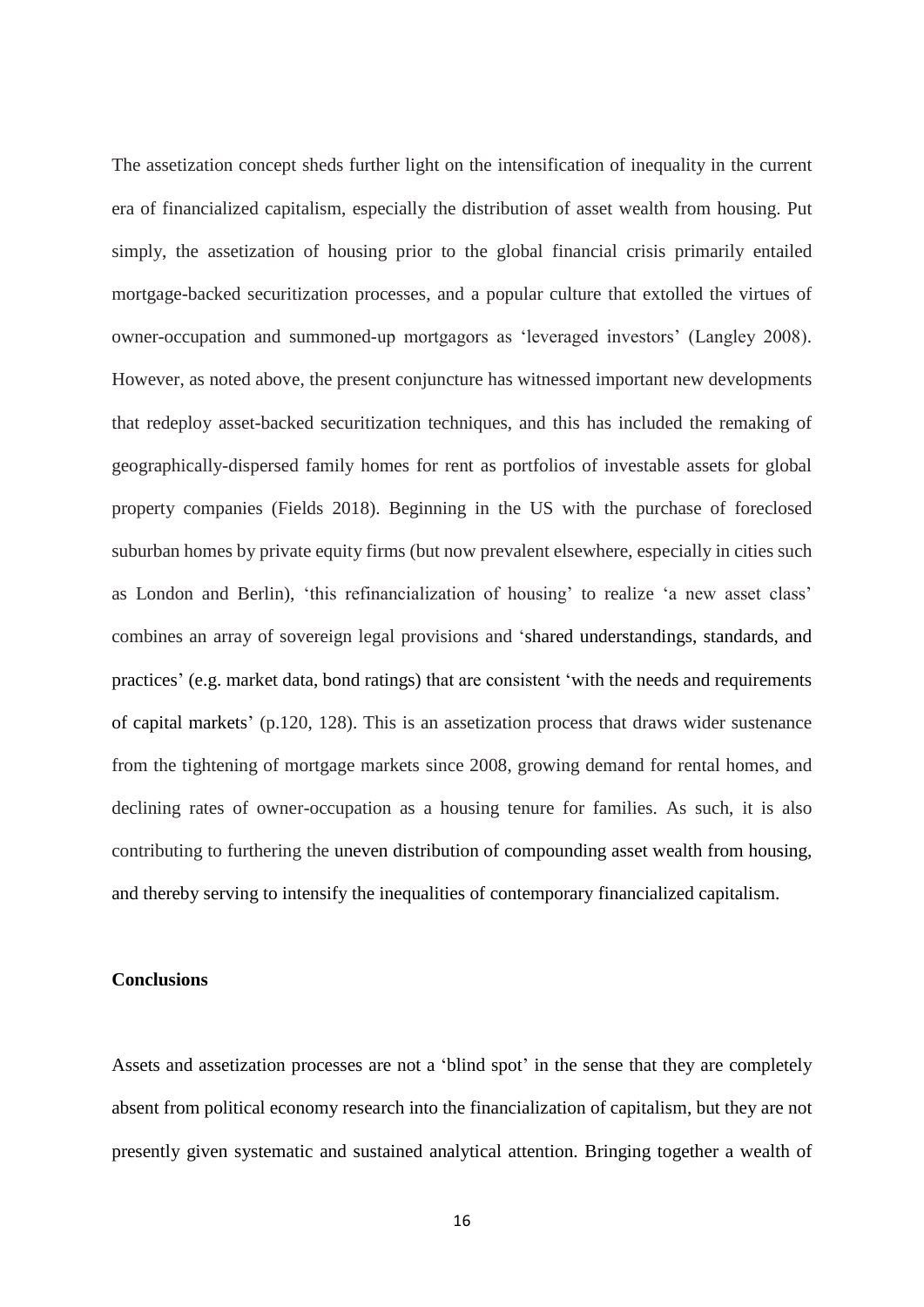recent work from different disciplines, perspectives and research contexts, this short paper has sought to consolidate a coherent agenda for political economy research that explicitly centres on assets and assetization as significant to the analysis of contemporary financialized capitalism. When the entry point for the analysis of financialized capitalism is assets and assetization, emphasis is placed on the contingent constitution of political economies of rent and investment in the current conjuncture. These are broader and deeper than the political economies of credit-debt relations and speculation that, in the shadow of the global crisis, are usually held to be the markers of financialized capitalism, especially (but not exclusively) in Anglo-America This is not to argue research into the political economies of speculation and credit-debt relations cannot continue to generate important and critical insights. Rather, it is to stress the limitations of understanding the workings and failings of contemporary financialized capitalism solely in these terms.

Refocusing inquiry on assets and assetization facilitates analysis of the various and variegated ways in which the frontiers of financialized capitalism have been extended over the last decade or so. As discussed above, assets and assetization are already beginning to provide the focal point for research that highlights the incorporation of nature and society into present-day financialized capitalism. Indeed, anticipating future research on assets and assetization, there are indications that it can also contribute towards a sharper appreciation of the wider-ranging and discrete production of political economies of rent and investment in contemporary capitalism. For example, in the global digital economy that has boomed over the recent decade (see Atal, this volume), platforms appropriate rent due to their positioning as intermediaries who own and control the infrastructural assets of digital space (Sadowski 2020). Platform businesses are also themselves the objects of assetization processes that render them investable by venture capital, private equity firms, banks and other institutions (Langley and Leyshon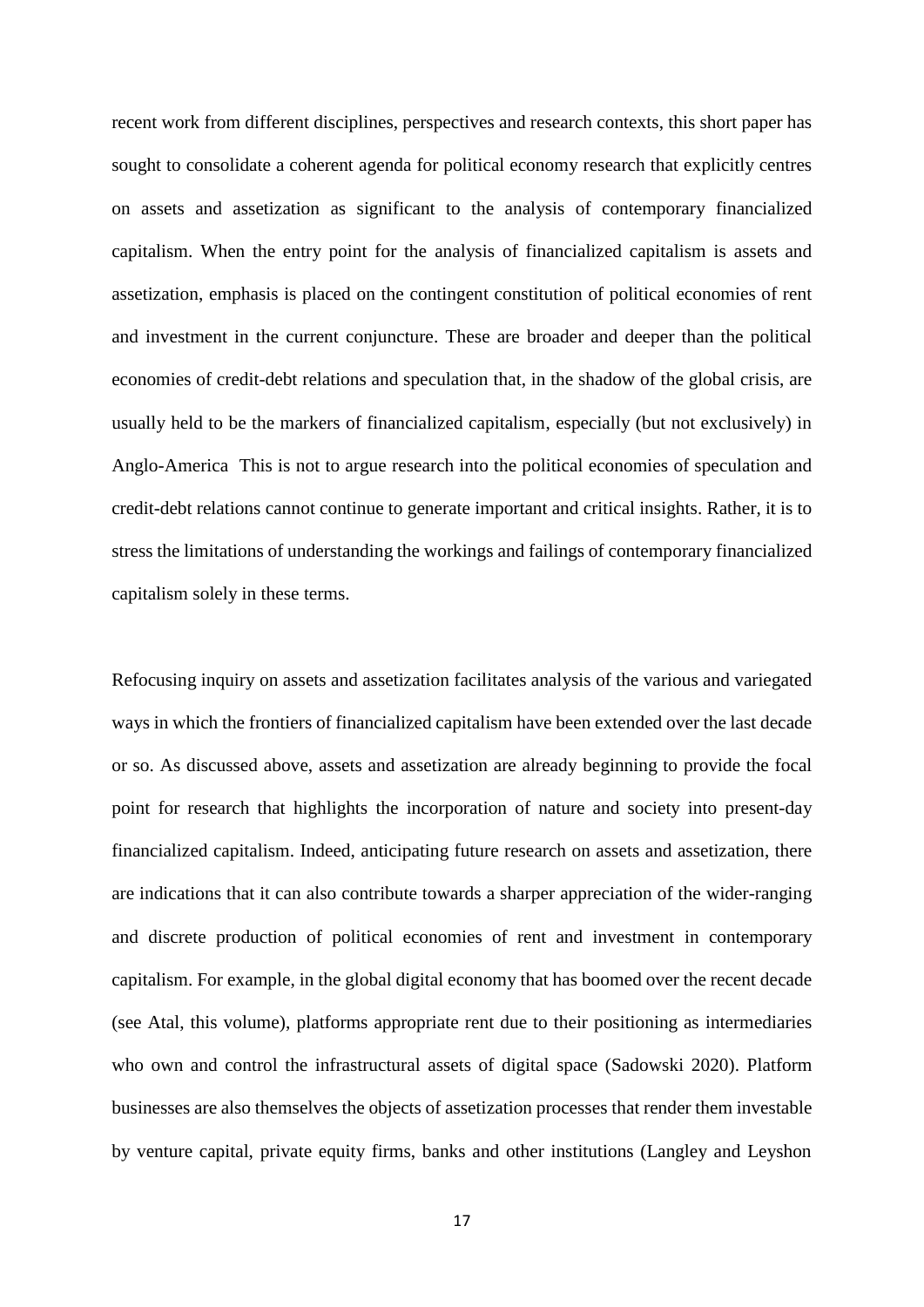2017). But the contingent and conditional qualities of assetization processes taking place across other and multiple domains are also likely to feature more strongly in future research, not least because the 'limits' (Christophers 2015) of the present movement of financialized capitalism have become increasingly apparent as the global pandemic has taken hold.

This paper has also suggested that, centred on assets and assetization, political economy research into financialized capitalism can be more effectively connected to debates over the intensified inequalities at the heart of the politics of our contemporary condition. Accounts are already available that connect the intensification of inequality to the financialization of capitalism. But these relations are primarily understood to result from speculative accumulation by financial elites, on the one hand, and the growing indebtedness of households and individuals, on the other (e.g. New Economics Foundation 2014). This neglects the impact of the relatively widespread and uneven distribution of asset wealth on inequalities, and its increasingly important role in dictating and sustaining the stratifications of society. Anticipating future research in this respect, more needs to be known about the extent to which the contemporary emergence of family homes as an investable asset class for global property companies will serve to 'lock-out' younger generations from housing wealth. More broadly, future research will ultimately need to contend with the underlying risks and vulnerabilities of the middle-class asset-rich, vulnerabilities that will materialize should the global supply of relatively abundant and cheap investment capital be curtailed, and the deep recessionary impacts of the global pandemic prove to be long lasting. In the meantime, a serious and wideranging commitment by political economists of financialized capitalism to interrogate and engage with assets and assetization is arguably already overdue.

## **References**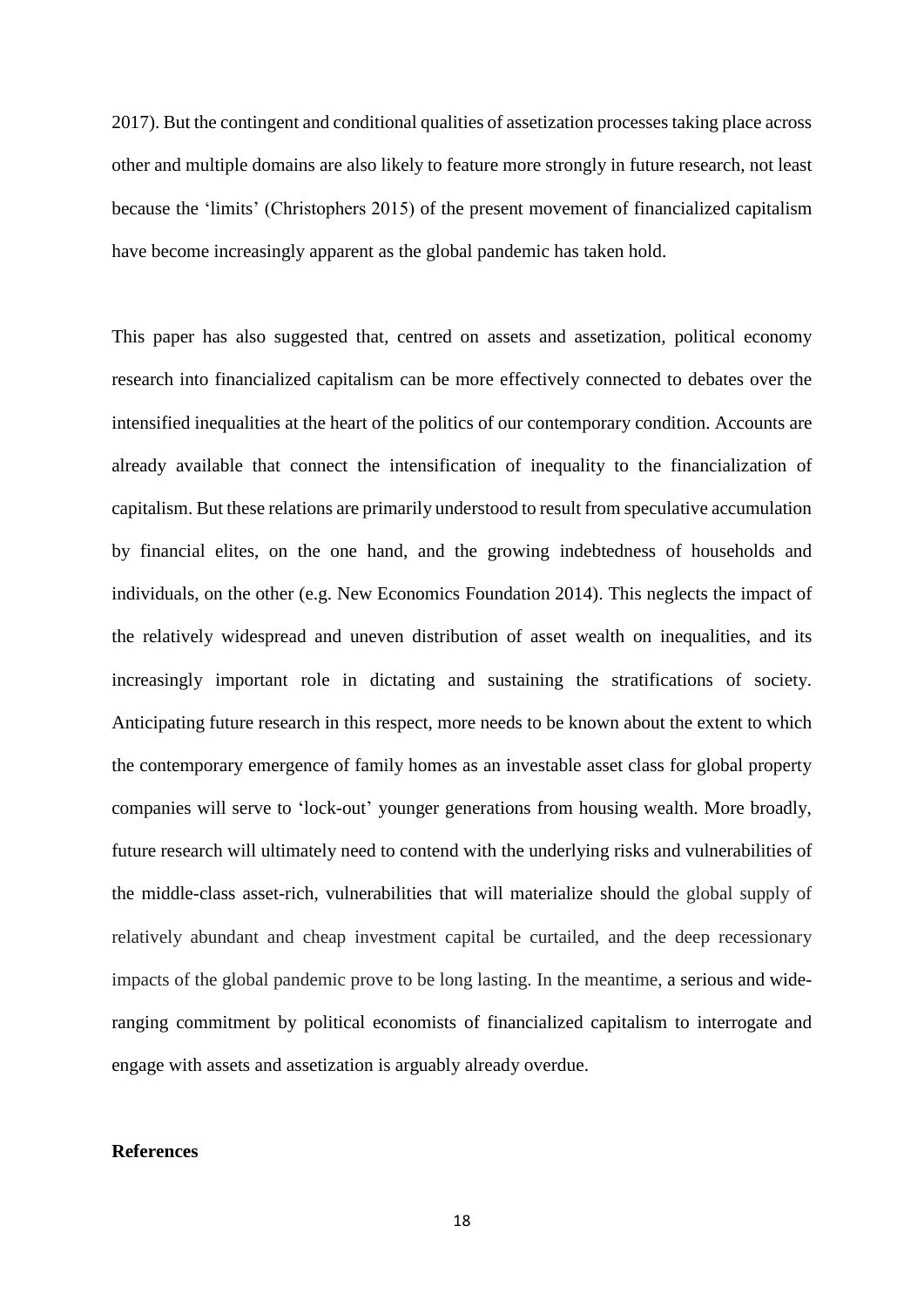Aalbers, M. (2008) 'The financialization of home and the mortgage market crisis', *Competition & Change* 12(2): 148-166.

Adkins, L. (2018) *The Time of Money*, Stanford, CA: Stanford University Press

- Adkins, L., Cooper, M. and Konings, M. (2019) 'Class in the Twenty-First Century: Asset inflation and the new logic of inequality', *Environment and Planning A: Economy and Space*, online early..
- Allen, J. and Pryke, M. (2013) 'Financialising household water: Thames Water, MEIF, and "ring-fenced" politics', *Cambridge Journal of Regions, Economy and Society* 6(3): 419-439.
- Andreucci D, García-Lamarca M, Wedekind J and Swyngedouw E (2017) '"Value grabbing": A political ecology of rent', *Capitalism Nature Socialism* 28(3): 28-47.
- Birch, K. (2017) 'Rethinking value in the bioeconomy: Finance, assetization, and the management of value', *Science, Technology and Human Values* 42(3): 460-90
- Birch, K. and Muniesa, F. (eds) (2020) *Assetization: Turning Things into Assets in Technoscientific Capitalism*, Cambridge, MA: MIT Press.
- Brenner, R. (2009) 'What is good for Goldman Sachs is good for America: the origins of the current crisis', Available at: https://www.versobooks.com/blogs/4122-what-is-goodfor-goldman-sachs-is-good-for-america-the-origins-of-the-current-crisis
- Bridge, G., Bulkeley, H., Langley, P. and van Veelen, B. (2019) 'Pluralizing and problematizing carbon finance', *Progress in Human Geography*. Online early, [https://doi.org/10.1177/0309132519856260](https://doi.org/10.1177%2F0309132519856260)

Chiapello, E. (2015) 'Financialisation of valuation', *Hum Stud* 38(1): 13–35

- Christophers, B. (2015) 'The limits to financialization', *Dialogues in Human Geography* 5(2): 183-200
- Crouch, C. (2011) *The strange non-death of neoliberalism*. Cambridge: Polity Press.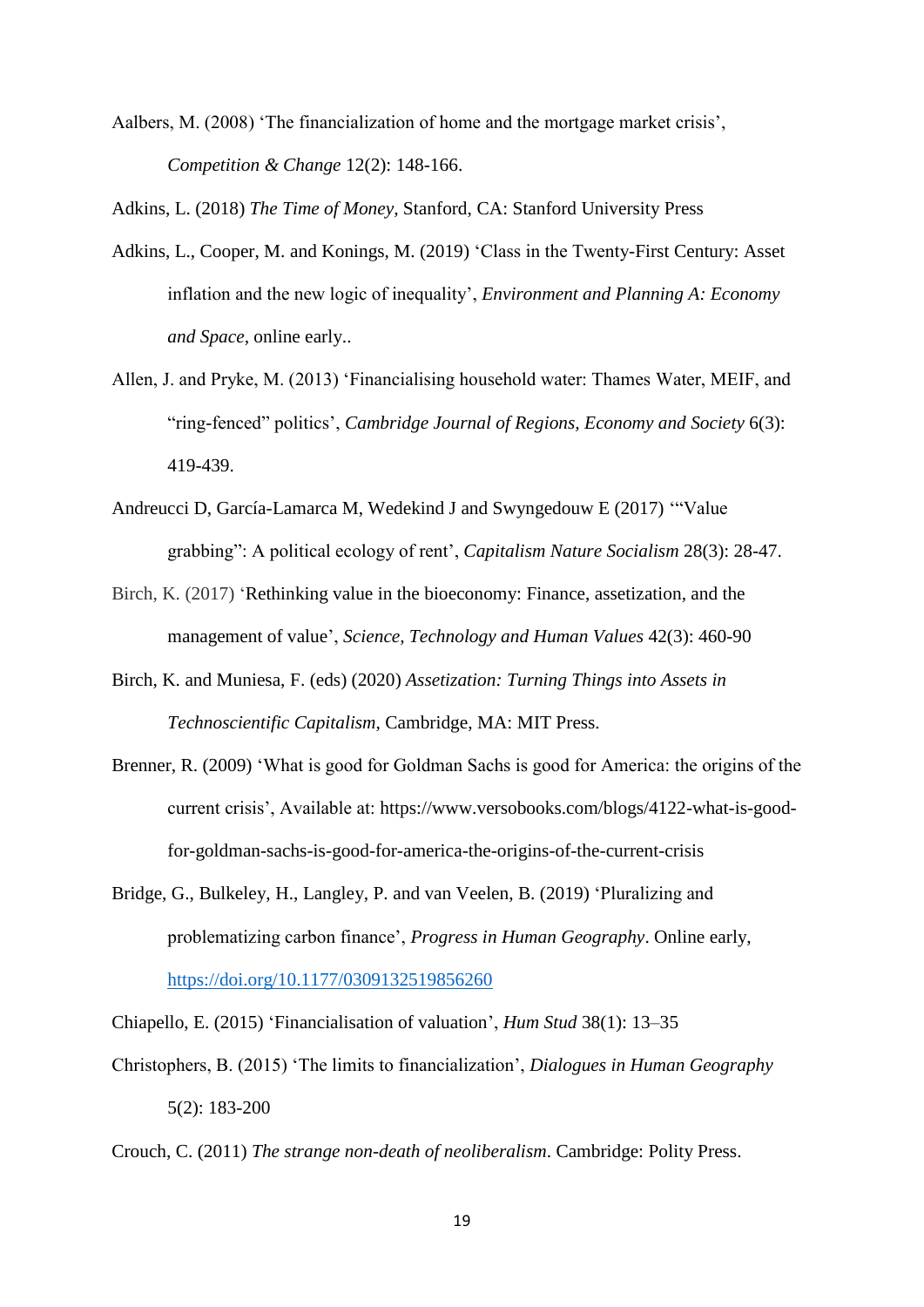- Doling, J. and Ronald, R. (2010) 'Home ownership and asset-based welfare', *Journal of Housing and the Built Environment* 25(2): 165-173
- Dowling E (2017) 'In the wake of austerity: Social impact bonds and the financialisation of the welfare state in Britain', *New Political Economy* 22(3): 294–310.Erturk, I., Froud, J., Johal, S., Leaver, A. and Williams, K. (2008) *Financialization at Work: Key Texts and Commentary*, London: Routledge.
- Erturk, I., Froud, J., Johal, S., Leaver, A. and Williams, K. (2010) 'Ownership matters: Private equity and the political division of ownership', *Organization* 17(5): 543-561.
- Feher, M. (2018) *Rated Agency: Investee Politics in a Speculative Age*, New York: Zone Books.
- Feli, R. (2014) 'On climate rent', *Historical Materialism 22*(3-4): 251-280.
- Froud, J., Johal, S., Haslam, C. and Williams, K. (2001) 'Accumulation under conditions of inequality', *Review of International Political Economy* 8(1): 66-95.
- Froud, J., Johal, S. and Williams, K. (2002) 'Financialisation and the coupon pool', *Capital & Class* 78: 119-151.
- IMF (2019) *Global Financial Stability Report: Lower for Longer*, October. [https://www.imf.org/en/Publications/GFSR/Issues/2019/10/01/global-financial](https://www.imf.org/en/Publications/GFSR/Issues/2019/10/01/global-financial-stability-report-october-2019)[stability-report-october-2019.](https://www.imf.org/en/Publications/GFSR/Issues/2019/10/01/global-financial-stability-report-october-2019)
- Jackson, T. (2020) The sovereign Fed, *Dissent Magazine*, April 16. Available at: [https://www.dissentmagazine.org/online\\_articles/the-sovereign-fed](https://www.dissentmagazine.org/online_articles/the-sovereign-fed)
- Joseph, M. (2014) *Debt to society: Accounting for life under capitalism*. Minneapolis, MN: University of Minnesota Press
- Konings, M. (2018) *Capital and Time: For a New Critique of Neoliberal Reason*, Stanford, CA: Stanford University Press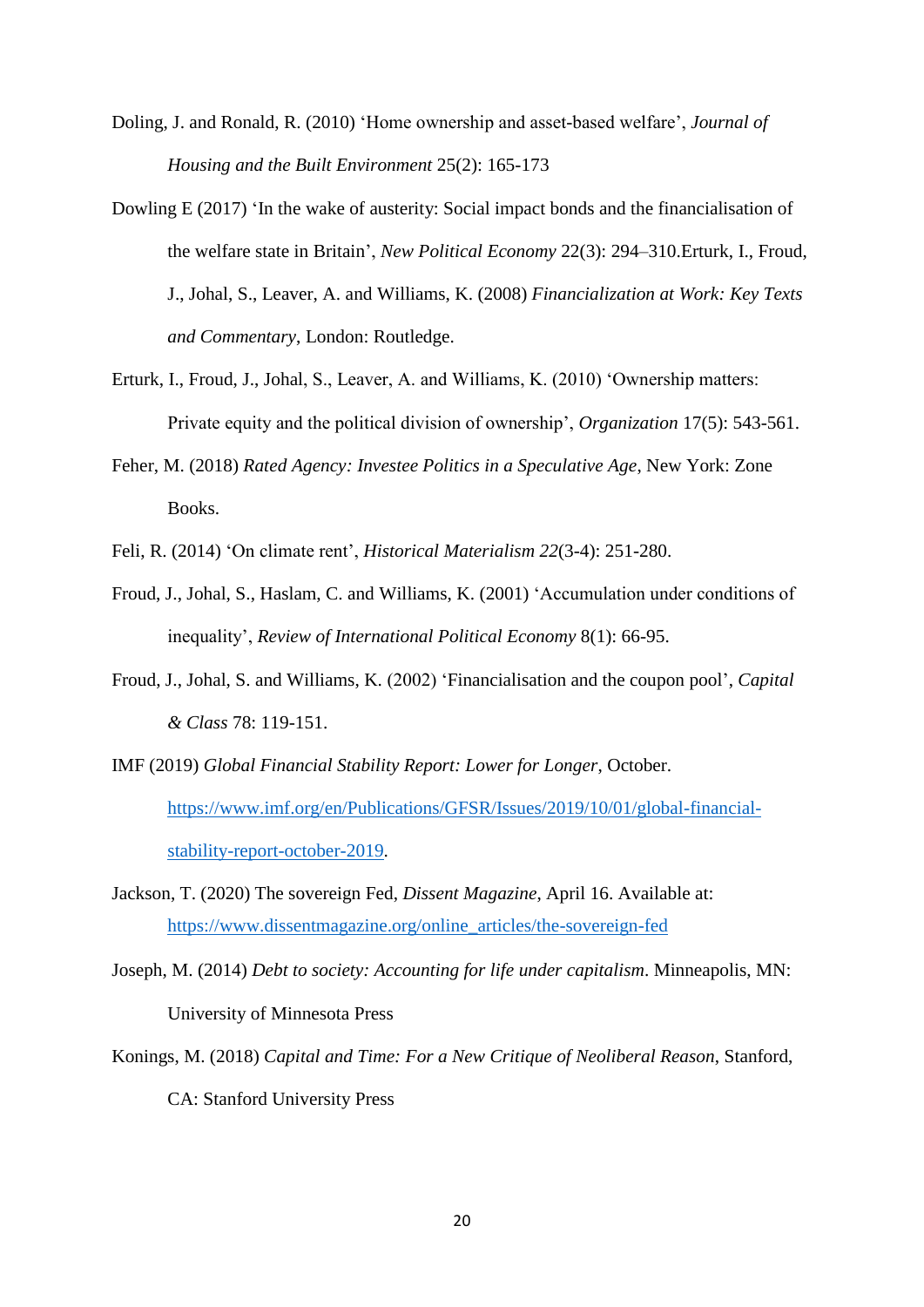- Langley, P. (2008) *The Everyday Life of Global Finance: Saving and Borrowing in Anglo-America*, Oxford: Oxford University Press.
- Langley, P. (2015) *Liquidity Lost: The Governance of the Global Financial Crisis*, Oxford: Oxford University Press
- Langley, P. (2018) 'Frontier financialization: Urban infrastructure in the United Kingdom', *Economic Anthropology* 5(2): 172-184
- Langley, P., Anderson, B., Ash, J. and Gordon, R. (2019) 'Indebted life and money culture: Payday lending in the United Kingdom, *Economy and Society* 48(1): 30-51.
- Langley, P. and Leyhson, A. (2017) Platform capitalism: The intermediation and capitalisation of digital economic circulation, *Finance and Society* 3(1): 11-31
- Li Puma, E. (2017) *The Social Life of Derivatives: Markets, Risk, and Time*, Duke University Press.
- Lapavitsas, C. (2014) *Profiting Without Producing: How Finance Exploits Us All*, London: Verso.
- Lazzarato, M. (2012) *The Making of Indebted Man*, Los Angeles, CA: Semiotext(e)
- Leyshon and Thrift (2007) 'The capitalization of almost everything: The future of finance and capitalism', *Theory, Culture & Society* 24(7–8): 97–115
- Mader, P., Mertens, D. and van der Zwan, N., (forthcoming) 'Financialization: An Introduction'. In P. Mader, D. Mertens and N. van der Zwan (eds.) *The Routledge International Handbook of Financialization.* Abingdon: Routledge.
- Mezzandra, S. and Neilson, B. (2017) 'On the multiple frontiers of extraction: Excavating contemporary capitalism, *Cultural Studies*, online early, http://dx.doi.org/10.1080/09502386.2017.1303425
- Muniesa, F. (2012) 'A flank movement in the understanding of valuation', *The Sociological Review* 59(s2): 24-38.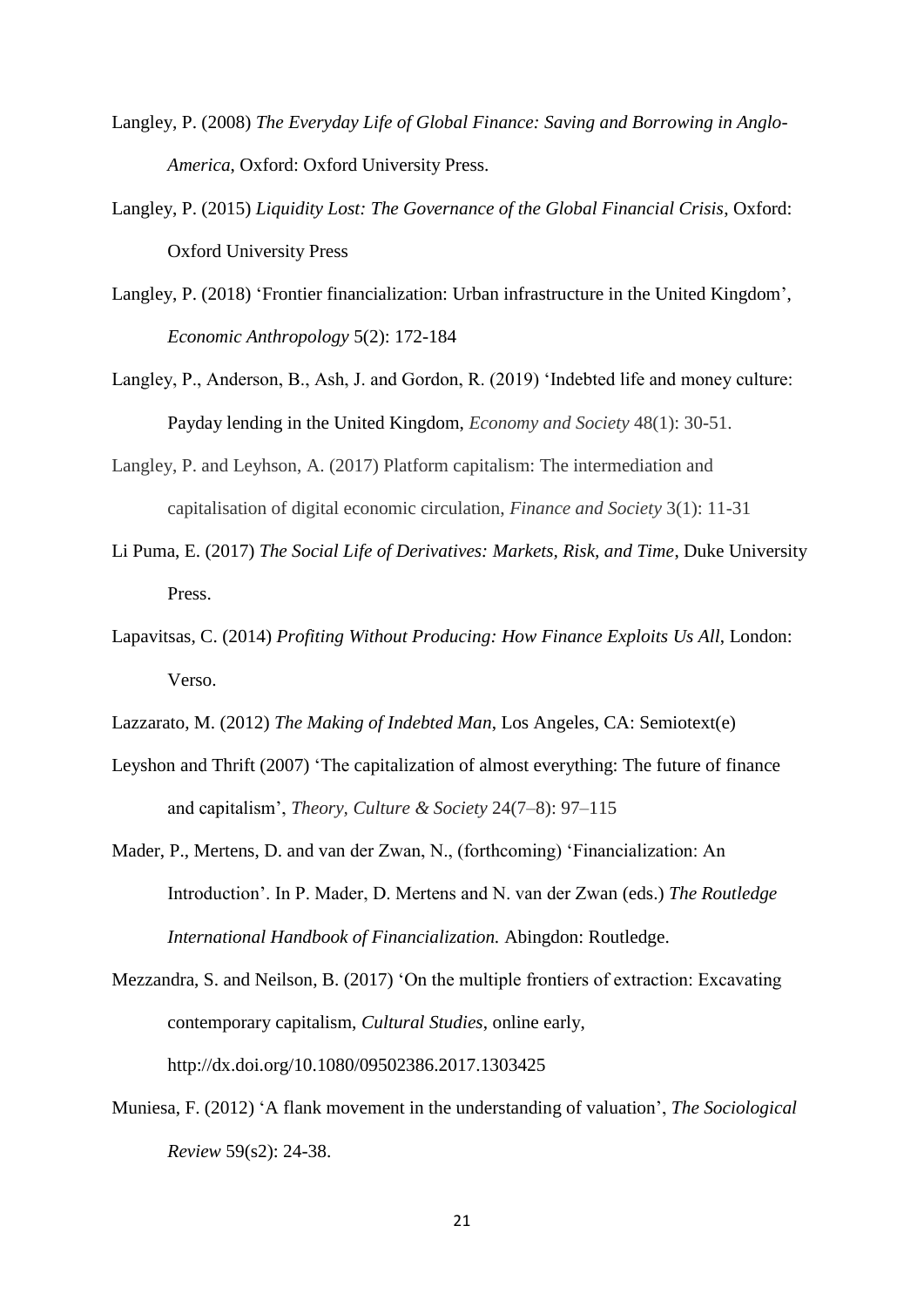- Muniesa F. (2017) 'On the political vernaculars of value creation', *Science as Culture* 26(4): 445–454.
- Muniesa F, Doganova L, Ortiz H, et al. (2017) *Capitalization: a cultural guide.* Paris, Presses des Mines.

New Economics Foundation (2014) *Inequality and Financialisation: A Dangerous Mix*, London: New Economics Foundation. Available at: https://neweconomics.org/uploads/files/005f379c2df9c812f1\_gqm6ivky0.pdf

- Nitzan, J. and Bichler, S. (2009) *Capital as Power: A Study of Order and Creorder*, London: Routledge.
- O'Neill, P. (2013) "The financialisation of infrastructure: the role of categorisation and property relations." *Cambridge Journal of Regions, Economy and Society* 6(3): 441- 454.
- Ouma S. (2016) ['From financialization to operations of capital: Historicizing and](javascript:void(0))  [disentangling the finance–farmland-nexus'](javascript:void(0)), *Geoforum* 72(1): 82-93.
- Ouma S, Johnson L and Bigger P (2018) 'Rethinking the financialisation of "nature"', *Environment and Planning A* 50(3): 500-511

Palan, R. (2013) 'The financial crisis and intangible value', *Capital & Class* 37(1): 65-77

Pikkety, T. (2014) *Capital in the Twenty-First Century,* New Haven: Harvard Belknap.

- Sadowski, J. (2020) The internet of landlords: Digital platforms and new mechanisms of rentier capitalism, *Antipode* 52(2): 562-80
- Standard & Poors (2017) *Ten Years After The Financial Crisis, Global Securitization Lending Transformed By Regulation And Economic Growth*, S&P Global Rating, RatingsDirect. Available at:

https://www.spratings.com/documents/20184/1393097/SF10Years/b0f1300a-5ed5- 407d-8d3b-77fdc3b1f20c